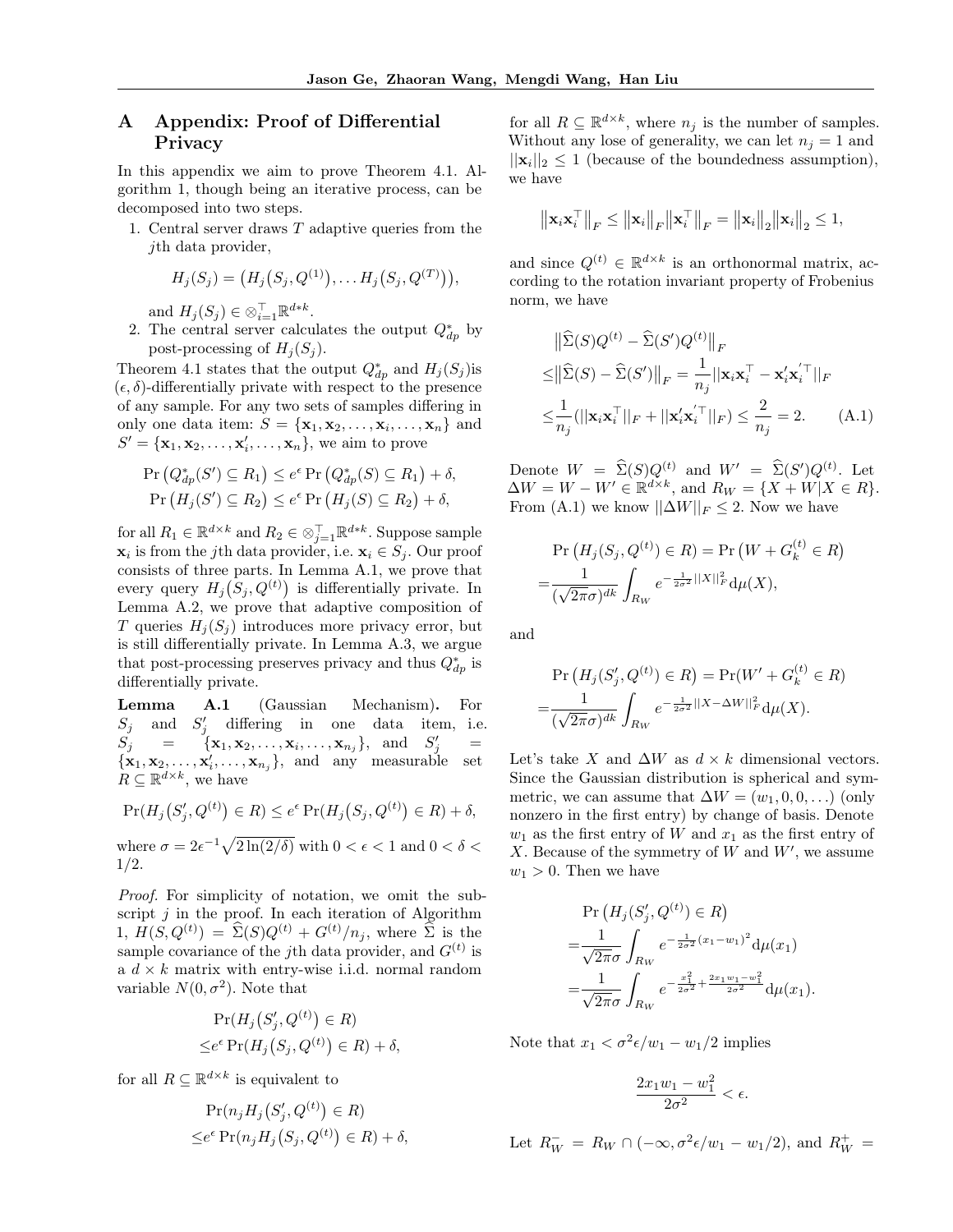$R_W \cap (\sigma^2 \epsilon/w_1 - w_1/2, +\infty)$ . Now we have

$$
\Pr(H_{j}(S_{j}', Q^{(t)}) \in R) = \frac{1}{\sqrt{2\pi}\sigma} \int_{R_{W}^{-}} e^{-\frac{x_{1}^{2}}{2\sigma^{2}} + \frac{2x_{1}w_{1} - w_{1}^{2}}{2\sigma^{2}}} d\mu(x_{1}) + \frac{1}{\sqrt{2\pi}\sigma} \int_{R_{W}^{+}} e^{-\frac{(x_{1} - w_{1})^{2}}{2\sigma^{2}}} d\mu(x_{1}) + \frac{\sigma}{\sqrt{2\pi}\sigma} e^{\epsilon} \int_{R_{W}^{-}} e^{-\frac{x_{1}^{2}}{2\sigma^{2}}} d\mu(x_{1}) + \Pr_{x \sim N(0, \sigma^{2})} \left(x > \frac{\sigma^{2}\epsilon}{w_{1}} - \frac{w_{1}}{2}\right) \n\leq e^{\epsilon} \Pr(H_{j}(S_{j}, Q^{(t)}) \in R) + \Pr_{x \sim N(0, \sigma^{2})} \left(x > \frac{\sigma^{2}\epsilon}{w_{1}} - \frac{w_{1}}{2}\right).
$$
\n(A.2)

Based on (A.1), we know  $0 < w_1 = ||\Delta W|| \leq 2$ . Next we prove that with  $\sigma = 2\epsilon^{-1}\sqrt{2\ln(2/\delta)}$ , the second term in  $(A.2)$  is bounded by  $\delta$ .

Let  $t = \sigma^2 \epsilon / w_1 - w_1/2$ , we first verify the following inequality

$$
\ln(t/\sigma) + t^2/(2\sigma^2) > \ln\left(\frac{1}{\sqrt{2\pi}\delta}\right). \tag{A.3}
$$

Denote  $\sigma = c/\epsilon$ , where  $c = 2\sqrt{2 \ln(2/\delta)}$ . We want the first term in the left-hand-side of (A.3) to be nonnegative, equivalently,

$$
t/\sigma = \frac{c}{w_1} - \frac{\epsilon w_1}{2c} \ge \frac{c}{2} - \frac{\epsilon}{c} \ge 1, \quad (A.4)
$$

where the second to last inequality is due to the fact that  $w_1 \leq 2$  and the function  $a/w_1 - w_1/b$  is a decreasing function of  $w_1 > 0$ ,  $a, b > 0$ .

Since  $0 < \delta < 1/2$ ,  $c = 2\sqrt{2\ln(2/\delta)} \geq 3.3$  and  $\epsilon \leq 1$ , we know (A.4) holds because

$$
\frac{t^2}{2\sigma^2} \ge (c/2 - \epsilon/c)^2/2 = (c^2/4 - \epsilon + \epsilon^2/c^2)/2
$$
  
\n
$$
\ge (c^2/4 - 1 + 1/c^2)/2
$$
  
\n
$$
\ge \ln(2/\delta) - 1/2 \ge 1/2,
$$
 (A.5)

which also implies that the second term of the left-handside of (A.3) is bounded, i.e.

$$
\frac{t^2}{2\sigma^2} \ge \ln(2/\delta) - 1/2 \ge \ln\left(\frac{1}{\sqrt{2\pi}\delta}\right). \tag{A.6}
$$

Based on  $(A.4)$  and  $(A.6)$ , we know that  $(A.3)$ holds.Taking exponential on both sides of (A.3) gives

$$
\frac{\sigma}{\sqrt{2\pi}}\frac{1}{t}e^{-t^2/(2\sigma^2)} < \delta,
$$

which implies the tail bound

$$
\Pr_{x \sim N(0,\sigma^2)}\left(x > t\right) < \frac{\sigma}{\sqrt{2\pi}}\frac{1}{t}e^{-t^2/(2\sigma^2)} < \delta,
$$

where the first inequality is Chernoff bound for normal random variables. Plug in this to (A.2), we concluded that

$$
\Pr\left(H_j(S'_j, Q^{(t)}) \in R\right) \le e^{\epsilon} \Pr(H_j(S_j, Q^{(t)}) \in R) + \delta.
$$

 $\left(-\frac{w_1}{2}\right)$  **Lemma A.2** (Adaptive Composition). Let  $S =$  ${x_1, x_2, \ldots, x_i, \ldots, x_n}$  is the set of samples and  $S' = {\mathbf{x}_1, \mathbf{x}_2, ..., \mathbf{x}'_i, ..., \mathbf{x}_n}$  is a neighboring set of *S*. Let  $\mathcal{M}_1$  :  $S \rightarrow \mathcal{M}_1(S) \in \mathcal{C}_1$  is  $(\epsilon_1, \delta_1)$ differentially private, and for  $2 \leq k \leq m$ ,  $s_{k-1} \in$  $\mathcal{C}_{k-1}, T_k : (S, s_{k-1}) \to T_k(S, s_{k-1}) \in \mathcal{C}_k$  is  $(\epsilon_k, \delta_k)$ differentially private. For each query  $T_k$ , its parameter  $s_{k-1}$  can be chosen adaptively according to previous queries  $T_1, T_2, \ldots, T_{k-1}$ . The adaptive composition  $(T_1, T_2, \ldots, T_m)$  is  $(\sum_{j=1}^m \epsilon_j, \sum_{j=1}^m \delta_j)$ -differentially private. For all  $R \subseteq \otimes_{j=1}^{m} C_j$ , we have

$$
\Pr((\mathcal{M}_1, \mathcal{M}_2, \dots, \mathcal{M}_m) \in R|S)
$$
  

$$
\leq e^{\epsilon} \Pr((\mathcal{M}_1, \mathcal{M}_2, \dots, \mathcal{M}_m) \in R|S') + \delta,
$$

where  $\epsilon = \sum_{j=1}^{m} \epsilon_j$ , and  $\delta = \sum_{j=1}^{m} \delta_j$ .

*Proof.* Let's prove by induction. First we consider the case for  $m = 2$ . Let  $\mu$  be the probability measure. For any measurable set  $R_1 \in C_1$ , we have

$$
\Pr(\mathcal{M}_1 \in R_1 | S) = \int_{R_1} p(x) d\mu(x),
$$
  

$$
\Pr(\mathcal{M}_1 \in R_1 | S') = \int_{R_1} p'(x) d\mu(x),
$$

where  $p, p'$  are the Random-Nikodym derivatives of the left-hand-side with respect to the probability measure. Bases on the definition of differential privacy, we also have

$$
\Pr(\mathcal{M}_1 \in R_1 | S) \le e^{\epsilon_1} \Pr(\mathcal{M}_1 \in R_1 | S') + \delta_1,
$$

which is equivalent to

$$
\int_{R_1} (p(x) - e^{\epsilon_1} p'(x)) \mathrm{d}\mu(x) \le \delta_1,\tag{A.7}
$$

for any measurable  $R_1 \in C_1$ .

Let measurable set  $R \in C_1 \otimes C_2$ . Fix  $s_1 \in C_1$ . Denote  $R(s_1) = \{s_2 | (s_1, s_2) \in R\} \in C_2$ . Since *R* is measurable,  $R(s_1)$  is also measurable. Now we have

$$
Pr((s_1, M_2) \in R | S) = Pr(M_2 \in R(s_1) | S)
$$
  
\n
$$
\le e^{\epsilon_2} \min \{ Pr(M_2 \in R(s_1) | S'), 1 \} + \delta_2
$$
  
\n
$$
= e^{\epsilon_2} \min \{ Pr((s_1, M_2) \in R | S'), 1 \} + \delta_2.
$$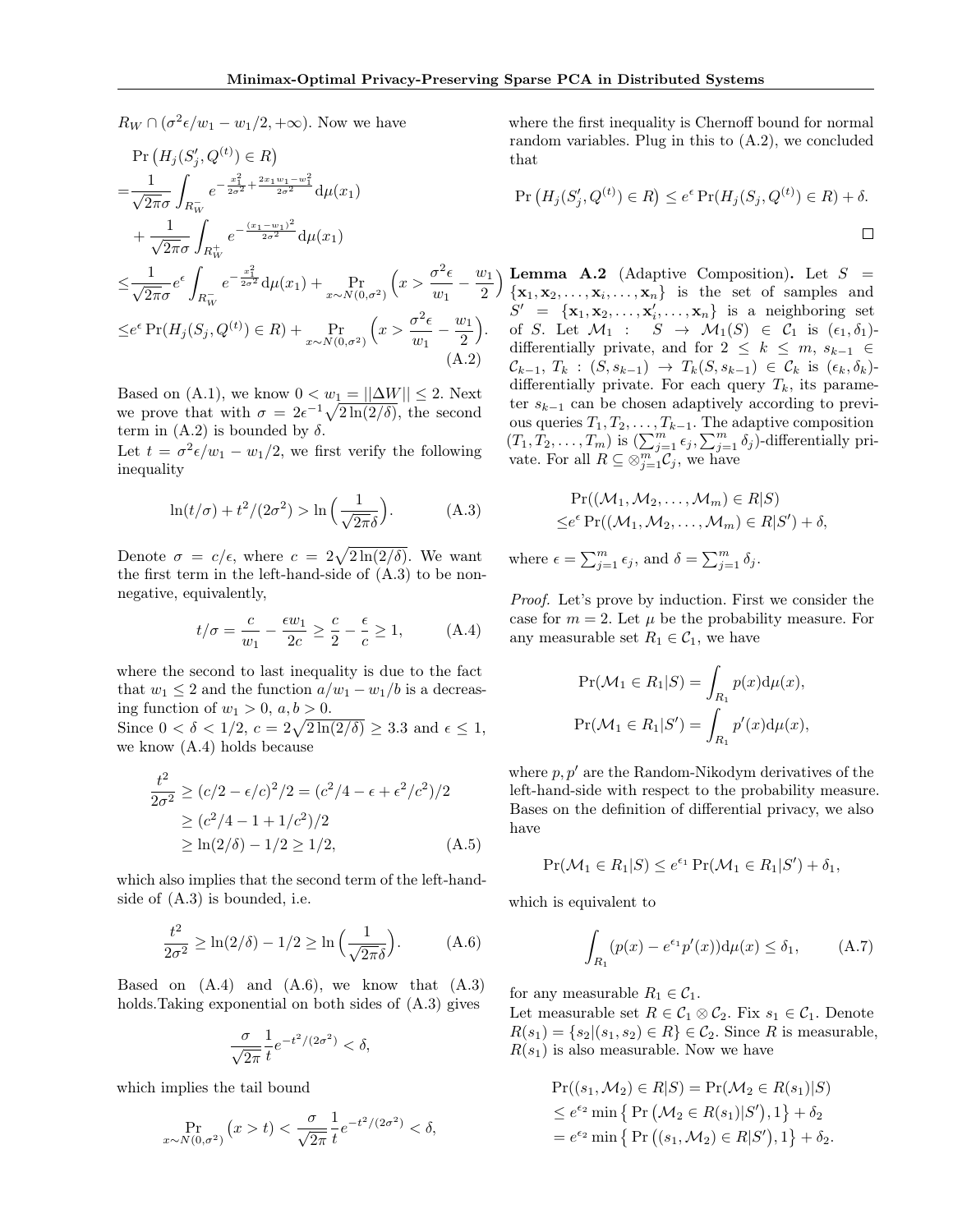Now we can prove the lemma with  $m = 2$  as follows

$$
\Pr((\mathcal{M}_1, \mathcal{M}_2) \in R|S)
$$
\n
$$
= \int_{\mathcal{C}_1} \Pr((s_1, \mathcal{M}_2) \in R|S)p(s_1)d\mu(s_1)
$$
\n
$$
\leq \int_{\mathcal{C}_1} (e^{\epsilon_2} \min \{ \Pr((s_1, \mathcal{M}_2) \in R|S'), 1 \} + \delta_2)p(s_1)d\mu(s_1)
$$
\n
$$
\leq \int_{\mathcal{C}_1} e^{\epsilon_2} \min \{ \Pr((s_1, \mathcal{M}_2) \in R|S'), 1 \}p(s_1)d\mu(s_1) + \delta_2
$$
\n
$$
= \int_{\mathcal{C}_1} e^{\epsilon_2} \min \{ \Pr((s_1, \mathcal{M}_2) \in R|S'), 1 \} (e^{\epsilon_1} p'(s_1) + p(s_1) - e^{\epsilon_1} p'(s_1))d\mu(s_1) + \delta_2
$$
\n
$$
\leq \int_{\mathcal{C}_1} e^{\epsilon_2} \min \{ \Pr((s_1, \mathcal{M}_2) \in R|S'), 1 \} e^{\epsilon_1} p'(s_1)d\mu(s_1)
$$
\n
$$
+ \int_{\mathcal{C}_1} (p(s_1) - e^{\epsilon_1} p'(s_1))d\mu(s_1) + \delta_2
$$
\n
$$
\leq e^{\epsilon_1 + \epsilon_2} \int_{\mathcal{C}_1} \Pr((s_1, \mathcal{M}_2) \in R|S')p'(s_1)d\mu(s_1) + \delta_1 + \delta_2
$$
\n
$$
= e^{\epsilon_1 + \epsilon_2} \Pr((\mathcal{M}_1, \mathcal{M}_2) \in R|S') + \delta_1 + \delta_2.
$$

Assume that the lemma holds for *m*. Now in the case of  $m + 1$ , denote

$$
\mathcal{M}=(\mathcal{M}_1,\mathcal{M}_2,\ldots,\mathcal{M}_m)\in R_m\subseteq \otimes_{j=1}^m\mathcal{C}_j.
$$

From induction hypothesis, we know that  $\mathcal M$  is  $(\epsilon, \delta)$ differentially private, where  $\epsilon = \sum_{j=1}^{m} \epsilon_j$  and  $\delta = \sum_{i=1}^{m} \delta_i$ . Based on the lemma for  $m = 2$ , we have  $\sum_{i=1}^{m} \delta_i$ . Based on the lemma for  $m = 2$ , we have

$$
\Pr((\mathcal{M}, \mathcal{M}_{m+1}) \in R_{m+1} | S)
$$
  

$$
\leq e^{\epsilon + \epsilon_{m+1}} \Pr((\mathcal{M}, \mathcal{M}_{m+1}) \in R_{m+1} | S') + \delta + \delta_{m+1},
$$

which means that the lemma holds for  $m+1$ . By mathematical induction, we conclude the proof. П

Lemma A.3 (Post-processing). Denote the set of samples as  $S = {\mathbf{x}_1, \mathbf{x}_2, \ldots, \mathbf{x}_i, \ldots, \mathbf{x}_n}$ . Let randomized algorithm  $\mathcal{M}(S) \in \mathcal{C}_1$  be  $(\epsilon, \delta)$ -differentially private and an arbitrary mapping  $f : C_1 \to C_2$ . Then  $f \circ M$  is  $(\epsilon, \delta)$ -differentially private.

*Proof.* Let sample set  $S' = {\mathbf{x}_1, \mathbf{x}_2, ..., \mathbf{x}'_i, ..., \mathbf{x}_n} =$  $S \setminus \{x_i\} \cup \{x'_i\}$  as a neighboring dataset of *S*. The  $(\epsilon, \delta)$ differential privacy of *M* means that for any  $R \subseteq C_1$ ,

$$
\Pr(\mathcal{M}(S') \in R) \le e^{\epsilon} \Pr(\mathcal{M}(S) \in R) + \delta.
$$

For any  $T \subseteq C_2$ , let  $R(T) = \{x | f(x) \in T\}$ . Now we have

$$
\Pr(f \circ \mathcal{M}(S') \in T)
$$
  
=  $\Pr(f(\mathcal{M}(S')) \in T) = \Pr(\mathcal{M}(S') \in R(T))$   
 $\leq e^{\epsilon} \Pr(\mathcal{M}(S) \in R(T)) + \delta$   
=  $e^{\epsilon} \Pr(f \circ \mathcal{M}(S) \in T) + \delta$ .

By definition we know that  $f \circ M$  is also  $(\epsilon, \delta)$ -<br>differentially private differentially private.

Proof of Theorem 4.1. Based on Lemma A.1, we know that  $H_i(S_i, Q)$  is  $(\epsilon/T, \delta/T)$ -differentially private given fixed *Q*. Then we can deduce from Lemma A.2 that the adaptive composition

$$
H_j(S_j) = (H_j(S_j, Q^{(1)}), \dots H_j(S_j, Q^{(T)}))
$$

is  $(\epsilon, \delta)$ -differentially private. In Algorithm 1, the output  $Q_{dp}^*$  is obtained by post-processing of  $H_j(S_j)$  and thus  $Q_{dp}^*$  is  $(\epsilon, \delta)$ -differentially private.

# B Appendix: Proof for the Main Theorem

#### B.1 Notations

Let  $\mathbf{x}_1, \mathbf{x}_2, \ldots, \mathbf{x}_n \in \mathbb{R}^d$  be samples drawn from underlying distribution, where *d* is the dimension and *n* is the number of samples. Denote  $S = {\mathbf{x}_1, \mathbf{x}_2, ..., \mathbf{x}_n}$ as the set of all the samples, and  $S_i$  as the sample set of *i*th data provider. Let  $\Sigma \in \mathbb{R}^{d \times d}$  be the population covariance matrix of the generating distribution, and let  $\Sigma \in \mathbb{R}^{d \times d}$  be sample covariance matrix, i.e.  $\hat{\Sigma} = (\sum_{i=1}^n \mathbf{x}_i \mathbf{x}_i^\top)/n$ . Let the  $d \times k$  matrix  $Q^* \in \mathbb{R}^{d \times k}$ with orthogonal columns spans the *k* leading eigenspace of  $\Sigma$ .

Let  $\mathcal{I} \subseteq \{1, \ldots d\}$  be an index set. For any matrix  $M \in \mathbb{R}^{n \times m}$ , denote  $M_{\mathcal{I}} \in \mathbb{R}^{d \times d}$  as the restriction of *M* onto the rows and columns indexed by *I*. Denote  $M_{\mathcal{I},*} \in \mathbb{R}^{n \times m}$  as the matrix *M* restricted on rows indexed by  $I$ , with value 0 on rows not indexed by  $I$ . Denote  $\lambda_k(M)$  as the *k*-th leading eigenvalue of any matrix M, and we simplify the notation  $\lambda_k(\Sigma)$  as  $\lambda_k$ . Define  $\widehat{Q}(\mathcal{I}) \in \mathbb{R}^{d \times k}$  as a matrix with orthogonal columns which span the top *k* leading eigenspace of  $\Sigma_{\mathcal{I}}$ . Let  $\widehat{Q}(\mathcal{I})^{\perp}$  be the matrix with orthogonal columns which span the subspace corresponding to  $\lambda_{k+1}(\Sigma_{\mathcal{I}}), \ldots \lambda_d(\Sigma_{\mathcal{I}}).$ 

We use the notation  $||Q^*||_{2,0}$  to describe the number of non-zero rows of  $Q^*$  under row-wise  $\ell_2$ -norm. Let  $||Q_{i,*}^*||_2$  be the  $\ell_2$ -norm of the *i*<sup>th</sup> row of  $Q^*$ , then we define

$$
||Q^*||_{2,0} = ||(||Q^*_{1,*}||_2, ||Q^*_{2,*}||_2, \dots, ||Q^*_{d,*}||_2)||_0,
$$
\n(B.1)

which is the sparsity of row-support of  $Q^*$ .

#### B.2 Assumptions

**Assumption B.1.** Assume that there exists  $\alpha \in (0, 1)$ such that  $0 < \alpha < 1 - \gamma$  and  $\tau > 0$  such that

$$
\frac{2kN(\sqrt{\hat{s}} + \sqrt{k} + \tau)}{n\alpha} \le \frac{\lambda_k}{\sigma(\epsilon, \delta)}.
$$
 (B.2)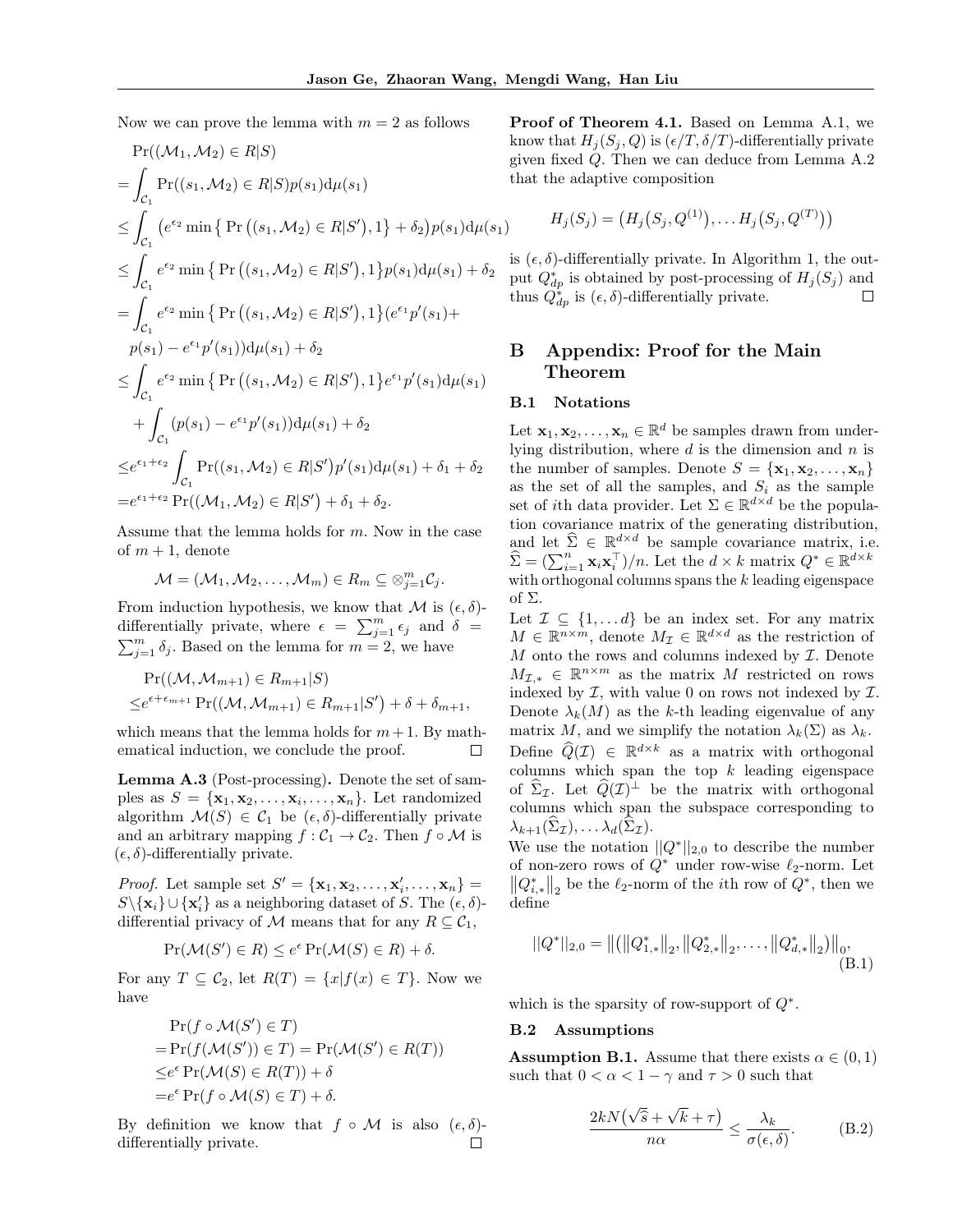Here the noise-to-signal ratio parameter  $\alpha$  is upperbounded by

$$
\frac{\alpha}{1-\alpha} \le \frac{1}{1+2\sqrt{k}} \min\left\{\frac{1}{3}(1-\rho^2)^{3/2}, \frac{1}{6}(1-\rho^{1/4})\right\}.
$$
\n(B.3)

We also suppose the choice of thresholding parameter  $\hat{s}$  satisfies the following condition

$$
\hat{s} = C_1 \max\left\{ \left[ \frac{4k}{(\rho^{-1/2} - 1)^2} \right], 1 \right\} \cdot s^*, \ C_1 > 1. \tag{B.4}
$$

And the sample size *n* is large enough such that for a positive constant  $C_2 > 0$ 

$$
\Psi(2\hat{s}) = C_2 \cdot \frac{\sqrt{\lambda_1 \lambda_{k+1}}}{\lambda_k - \lambda_{k+1}} \cdot \sqrt{\frac{\hat{s} \cdot (k + \log d)}{n}}
$$
  
 
$$
\leq \min \left\{ \frac{1}{24} (1 - \rho^2)^{3/2}, \frac{1}{6} (1 - \rho^{1/4}) \right\}. \quad (B.5)
$$

Initialization of the algorithm  $Q^{(0)}$  satisfies

$$
||Q^{(0)\top}Q^{*\perp}||_{\mathrm{F}} \leq \min\left\{\frac{\rho^{1/2}\sqrt{(1-\rho^{1/2})}}{2},\frac{\rho^{1/2}}{4}\right\}.
$$
\n(B.6)

#### Assumption Justifications.

- *•* Let us remark that equation (B.2) essentially uses the parameter  $\alpha, \tau$  to bound the noise-to-signal ratio  $\sigma(\epsilon, \delta)/\lambda_k$ . Under mild privacy constraint when the signal-to-noise ratio  $\lambda_k/\sigma(\epsilon,\delta)$  is sufficiently large or the sample number *n* is sufficiently large, we can find  $\tau > 0$  and  $\alpha \in (0, 1 - \gamma)$  small enough to satisfy the constraints (B.2) (B.3). Note that (B.2) does not involve dimension *d* and thus this constraint on sample number *n* does not scale with *d*.
- The effective sample size is  $n/N$  in (B.2), which characterizes the effect of having samples stored in a distributed system with *N* data providers.
- The condition  $(B.4)$  on choice of sparsity parameter  $\hat{s}$  ensures that we would not lose too much information in the thresholding procedure where only  $\hat{s}$  rows are preserved and others are set to zero. When the effective eigengap  $\rho = \gamma/(1-\alpha)$  is close to one, the parameter  $\hat{s}$  has to be comparatively large because the problem becomes ill-conditioned and we cannot afford to lose accuracy in the thresholding procedure.
- The assumption on good initial value for nonconvex optimization (B.6) is a common practice in the literature of sparse PCA and privacy-preserving PCA such as [47] and [18].

### B.3 Sketch Of Proof

Now we present a sketch of proof for Theorem 4.3 together with three lemmas supporting the proof. Please

see §B.1 for the meaning of notation  $\widehat{Q}(\mathcal{I})^{\perp}$  and  $Q^{*\perp}$ in the following lemmas.

Lemma B.2 analyzes the privacy preservation step in Algorithm 1 by presenting a contractive relationship between  $||V^{(t)\top}\widehat{Q}(\mathcal{I})^{\perp}||_F$  and  $||Q^{(t)\top}\widehat{Q}(\mathcal{I})^{\perp}||_F$ . It is shown in (B.15) in Appendix §B.5 that

$$
V^{(t)} = \text{Orthogonalize}(\hat{\Sigma}Q^{(t)} + \frac{N}{n}G^{(t)}).
$$

The contractive relationship means that although Gaussian noise matrices are added, the noise is only effective in  $\hat{s}$  rows thanks to the thresholding procedure and can be controlled in high dimensional setting.

**Lemma B.2.** Let  $I$  be the index of the row-support of  $Q^{(t)}$ . If we have

$$
\left\| Q^{(t)\top} \widehat{Q}(\mathcal{I})^{\perp} \right\|_{\mathrm{F}} < 1/2, \tag{B.7}
$$

*,*

for  $t = 1, 2, ..., T$  and assume that there exists  $\alpha \in$  $(0,1)$  such that  $0 < \alpha < 1-\gamma$ , and  $\tau > 0$  such that  $(B.2)$ in Assumption B.1 is satisfied. Denote  $\rho = \gamma/(1-\alpha) \in$ (0*,* 1). We have the following result

$$
||V^{(t)\top}\widehat{Q}(\mathcal{I})^{\perp}||_{\mathrm{F}} \le \frac{||Q^{(t)\top}\widehat{Q}(\mathcal{I})^{\perp}||_{\mathrm{F}}}{\sqrt{1 - ||Q^{(t)\top}\widehat{Q}(\mathcal{I})^{\perp}||_{\mathrm{F}}^{2}}} \cdot \rho + \frac{\alpha}{2(1 - \alpha)}
$$
(B.8)

holds for  $t = 1, 2, ..., T$  with probability at least 1 –  $2Te^{-2\tau^2}$ .

*Proof.* Please see Appendix §B.5 for a detailed proof.  $\Box$ 

The thresholding procedure in Algorithm 1 aims to impose sparsity in every iteration. However, as we do not know the true support of the *k* leading eigenspace, thresholding could bring in some extra error. The following lemma analyzes the thresholding error.

Lemma B.3. Remember that the true model sparsity *s*⇤ is defined as the sparsity level of the row support of  $Q^*$  whose columns span the leading k-dimensional principal subspace of  $\Sigma$ . Given the sparsity parameter  $\widehat{s}$ in Algorithm 1, if  $\sqrt{s^*/\hat{s}} \leq 1$  and  $||V^{(t)}||_P \leq 1/2$ . We have

$$
||Q^{(t+1)\top}Q^{*\perp}||_{\mathcal{F}} \leq \left(1 + 2\sqrt{\frac{ks^*}{\hat{s}}}\right) ||V^{(t)\top}Q^{*\perp}||_{\mathcal{F}}.
$$
\n(B.9)

*Proof.* Please see Appendix §B.6 for a detailed proof. П

The above two lemmas analyze the privacy-preserving and thresholding steps in each iteration, based on which we can now proceed to prove the contractive property of each iteration in Algorithm 1. The function  $\Psi$  in  $(B.10)$  is defined in  $(B.5)$ .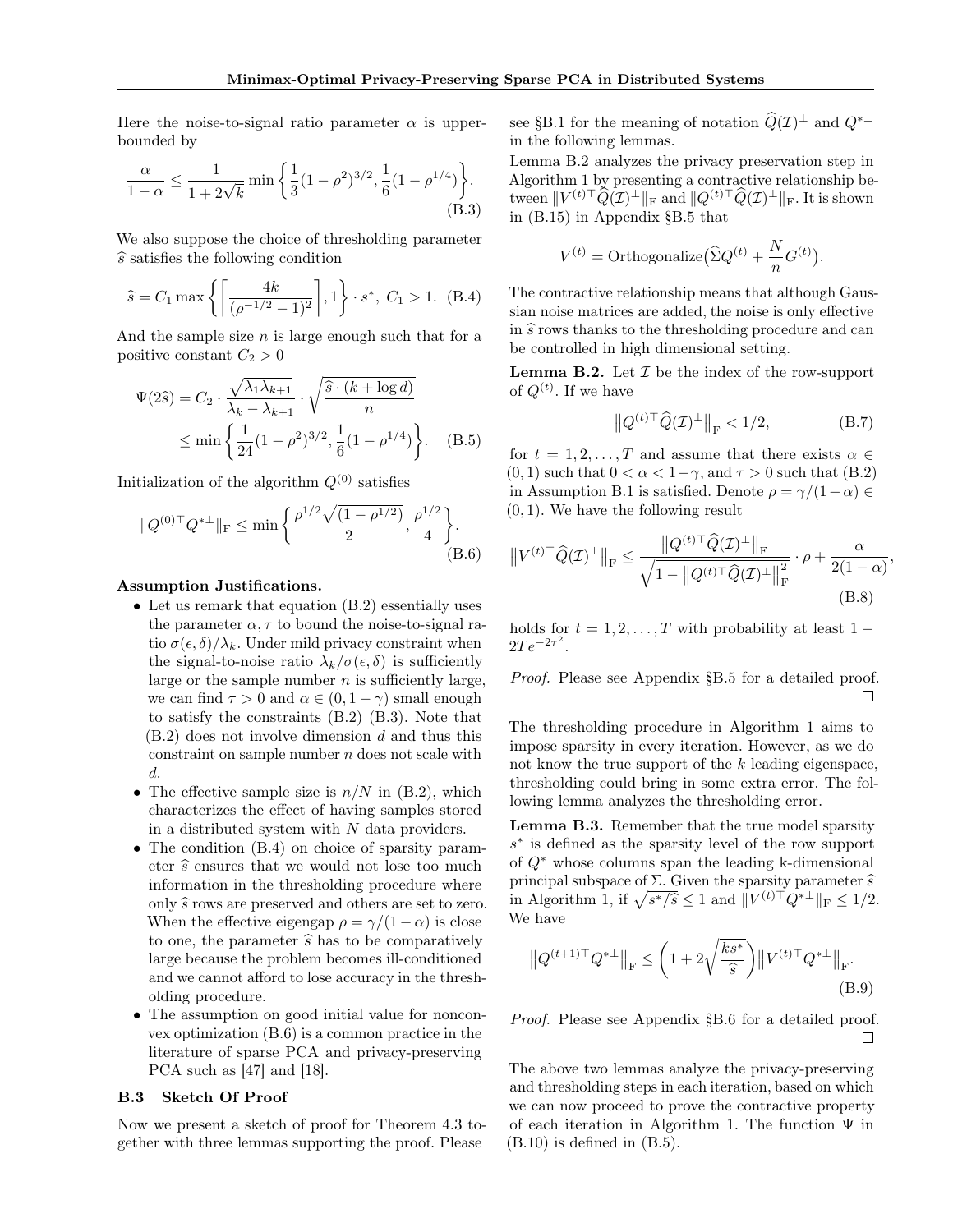Lemma B.4. Under Assumption B.1, suppose we have

$$
||Q^{(t)\top}Q^{*\perp}||_{\mathrm{F}} \leq \min\Big\{\sqrt{(1-\rho^{1/2})},1/2\Big\},\,
$$

where  $C_1 \geq 1$  is a constant. We can show that

$$
||Q^{(t+1)\top}\widehat{Q}^{*\perp}||_{\mathrm{F}} \leq \rho^{1/4} \cdot ||Q^{(t)\top}\widehat{Q}^{*\perp}||_{\mathrm{F}} + 3\rho^{1/2} \cdot \Psi(\widehat{s})
$$

$$
+ \left(1 + 2\sqrt{\frac{k s^*}{\widehat{s}}}\right) \frac{\alpha}{2(1-\alpha)} \tag{B.10}
$$

with probability at least

$$
1 - 2e^{-\tau^2/2} - 4/(n-1) - 1/d - 6\log n/n - 1/n.
$$
\n(B.11)

*Proof.* The proof is based on Lemma B.2 and Lemma B.3. Please see Appendix §B.7 for details of proof.  $\Box$ 

From the contractive property (B.10) of each iteration in Lemma B.4, we can derive the estimation error in Theorem 4.3. Please see Appendix §B.8 for a detailed proof.

#### B.4 Technical Preliminaries

We will first present some auxiliary lemmas here before going into the proof of Lemma B.2, Lemma B.3, Lemma B.4 and Theorem 4.3 in §B.5 §B.6, §B.7 and §B.8 respectively.

The estimation error of the eigenspace will be analyzed in terms of subspace distance between two *k* dimensional linear subspace  $U, V$  in  $\mathbb{R}^d$ . Denote *U* and *V* as two  $d \times k$  matrices whose orthonormal columns span the linear subspace  $U$  and  $V$ . Denote  $U^{\perp}$  and  $V^{\perp}$  as two  $d \times (d - k)$  matrices whose orthonormal columns span the linear subspace  $\mathcal{U}^{\perp}$  and  $\mathcal{V}^{\perp}$  orthogonal to  $\mathcal{U}$ and  $V$  respectively. The orthogonal projection matrices for  $\mathcal{U}, \mathcal{V}$  are denoted as  $\Pi_u, \Pi_v$ .

**Lemma B.5.** Singular values of  $\Pi_u \Pi_v^{\perp}$  are zeros after the top *k* entries

$$
s_1, s_2, \ldots, s_k, 0, 0, \cdots, 0.
$$

Canonical angles between *U* and *V* are defined as

$$
\theta_i(U,V) = \arcsin(s_i), \ i = 1,2,\ldots,k.
$$

Let  $\Theta(U, V) = \text{diag}(\theta_1, \theta_2, \dots, \theta_k)$ . The distance between  $U$  and  $V$  can be characterized as

$$
\mathcal{D}[\mathcal{U}, \mathcal{V}] = \|\sin \Theta(U, V)\|_{\mathcal{F}} = \|U^{\top}V^{\perp}\|_{\mathcal{F}} = \|V^{\top}U^{\perp}\|_{\mathcal{F}}
$$

$$
= \frac{1}{\sqrt{2}} \|\Pi_u - \Pi_v\|_{\mathcal{F}} = \|\Pi_u \Pi_v^{\perp}\|_{\mathcal{F}} = \|\Pi_u^{\perp} \Pi_v\|_{\mathcal{F}}.
$$

Besides we have the property similar to Pythagorean theorem

$$
||U^{\top}V^{\perp}||_{\mathcal{F}}^2 + ||U^{\top}V||_{\mathcal{F}}^2 = k.
$$
 (B.12)

*Proof.* Please see Theorem I.5.5 in [39] and Theorem 2.5.1 in [2] for details of proof. П

Before the proof we present a lemma here which will be useful in the proof of Lemma B.7.

**Lemma B.6.** For any  $\mathcal{I} \subseteq \{1, 2, ..., d\}$  with  $|\mathcal{I}| \leq d/2$ , the condition

$$
||\widehat{\Sigma} - \Sigma||_{2,|\mathcal{I}|} \leq C_1 \lambda_1 \sqrt{\frac{|\mathcal{I}| \log d}{n}}
$$

holds with probability at least  $1 - 1/n$ .

*Proof.* The proof follows from Lemma 3.2.4 in [40].  $\Box$ 

**Lemma B.7.** Assume that there exists  $\alpha \in (0, 1)$  such that  $0 < \alpha < 1 - \gamma$  and  $\tau > 0$  sufficiently large such that

$$
\sigma \le \frac{\alpha \lambda_{k+1}}{2k(\sqrt{\hat{s}} + \sqrt{k} + \tau)}.
$$
 (B.13)

Let matrix *G* be a  $\hat{s} \times k$  matrix with i.i.d. Gaussian  $N(0, \sigma^2)$  entries. Let *I* be the row support in thresholding step in Algorithm 1. We have

$$
\left\|G^{(t)}\right\|_{\mathrm{F}} \leq \alpha \lambda_k(\widehat{\Sigma}_{\mathcal{I}})/2\tag{B.14}
$$

holds for all  $t = 1, 2, \ldots, T$  with probability at least  $1 - 2Te^{-\tau^2/2}$ .

*Proof.* Based on the Tracy-Widom fluctuations in [35], we have

$$
\mathbb{P}\left\{\left\|G^{(t)}\right\|_2 > \sigma(\sqrt{\hat{s}} + \sqrt{k} + \tau)\right\} \le 2e^{-\tau^2/2}.
$$

Since we have assumption (B.13), it follows that

$$
\mathbb{P}\left\{ \left\| G^{(t)} \right\|_2 > \frac{\alpha \lambda_{k+1}}{2k} \right\}
$$
  

$$
\leq \mathbb{P}\left\{ \left\| G^{(t)} \right\|_2 > \sigma(\sqrt{\hat{s}} + \sqrt{k} + \tau) \right\} \leq 2e^{-\tau^2/2}.
$$

Besides we have  $||G^{(t)}||_F \leq k||G^{(t)}||_2$ , it follows that

$$
\begin{aligned} &\mathbb{P}\bigg\{\left\|G^{(t)}\right\|_{\mathrm{F}} > \frac{\alpha\lambda_{k+1}}{2}\bigg\}\\ \leq &\mathbb{P}\bigg\{k\big\|G^{(t)}\big\|_2 > \frac{\alpha\lambda_{k+1}}{2}\bigg\} \leq 2e^{-\tau^2/2}. \end{aligned}
$$

From Lemma B.6 we have

$$
\lambda_k(\widehat{\Sigma}_{\mathcal{I}}) \ge \lambda_k - ||\widehat{\Sigma} - \Sigma||_{2,|\mathcal{I}|} \ge \lambda_k - \frac{\lambda_k - \lambda_{k+1}}{4} \ge \lambda_{k+1},
$$
  
which implies

which implies

$$
\mathbb{P}\left\{ \left\| G^{(t)} \right\|_{\mathrm{F}} > \frac{\alpha \lambda_k(\widehat{\Sigma}_{\mathcal{I}})}{2} \right\} \leq \mathbb{P}\left\{ \left\| G^{(t)} \right\|_{\mathrm{F}} > \frac{\alpha \lambda_{k+1}}{2} \right\} \leq 2e^{-\tau^2/2}.
$$

Hence the probability that  $(B.14)$  holds for  $t =$  $1, 2, \ldots, T$  is  $1 - 2Te^{-\tau^2/2}$ .  $\Box$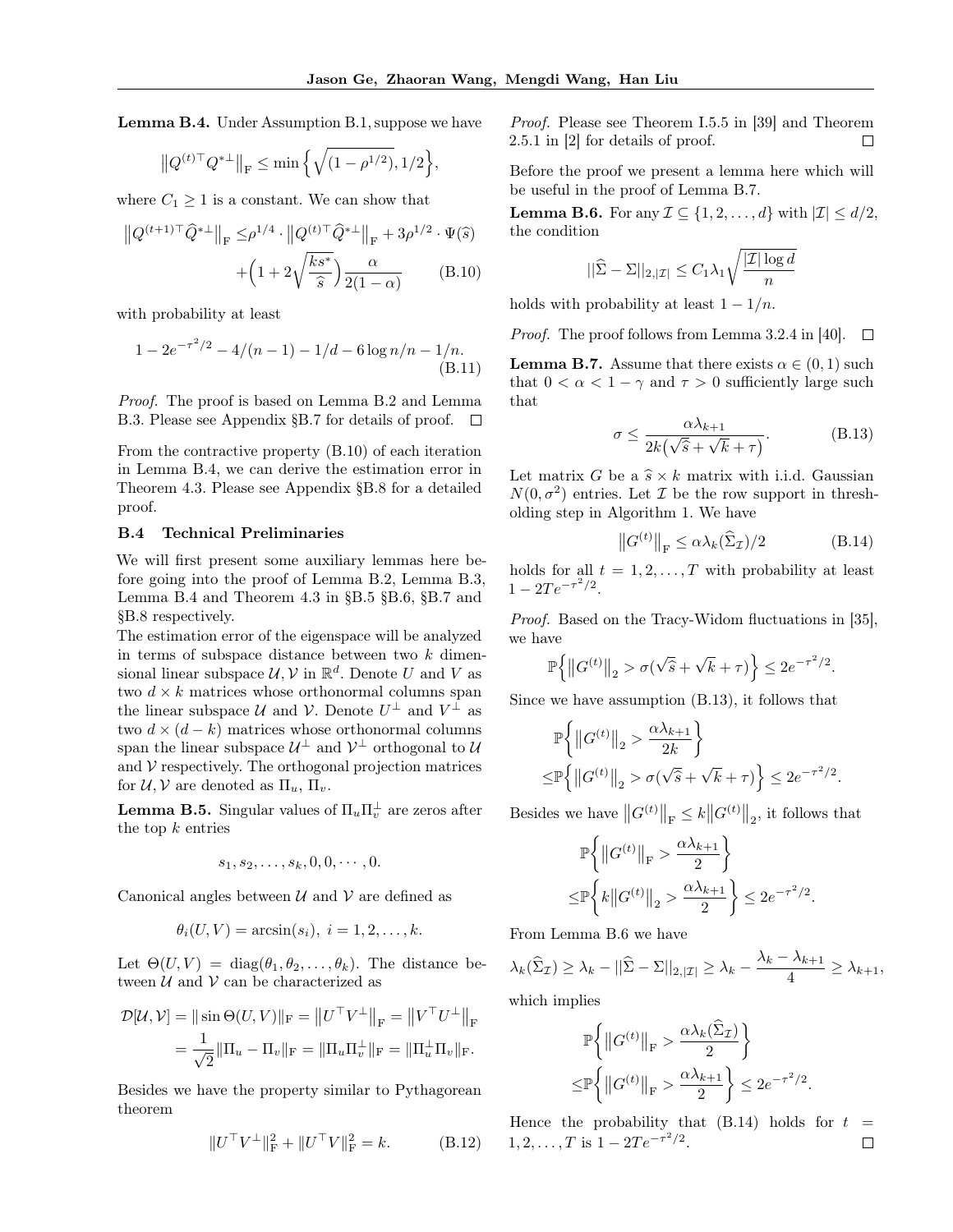### B.5 Proof of Lemma B.2

*Proof of Lemma B.2.* For the Gaussian noise matrix  $G_i^{(t)}$  used by data owner *i* in iteration *t*, we simply denote it as  $G^{(t)}$ . Remind that the notation  $\hat{Q}(\mathcal{I})$  is a row-sparse matrix with row support in *I*. We use  $V_{\mathcal{I},*} \in$  $\mathbb{R}^{d \times k}$  to denote the matrix whose rows are restricted on the index set  $I$ , and it is set to zeros for the rows not indexed by *I*. From (B.12) we have

$$
||V^{(t)\top}\widehat{Q}(\mathcal{I})^{\perp}||_{\mathrm{F}}
$$
  
=  $(k - ||V^{(t)\top}\widehat{Q}(\mathcal{I})||_{\mathrm{F}}^{2})^{1/2} = (k - ||V_{\mathcal{I},*}^{(t)\top}\widehat{Q}(\mathcal{I})||_{\mathrm{F}}^{2})^{1/2}.$ 

With the goal to analyze the subspace distance  $\left\| V^{(t)\top} \widehat{Q}(\mathcal{I})^{\perp} \right\|_{\mathrm{F}}$ , we can focus on  $V_{\mathcal{I},*}^{(t)}$  instead of  $V^{(t)}$ in our analysis. Note that

$$
H_i^{(t)} = \hat{\Sigma}_i Q^{(t)} + \frac{1}{n_i} G^{(t)},
$$
  
\n
$$
V^{(t)} R_1 = K^{(t)} = \frac{\sum_{i=1}^N n_i H_i^{(t)}}{\sum_{i=1}^N n_i} = \hat{\Sigma} \cdot Q^{(t)} + \frac{N}{n} G^{(t)},
$$
\n(B.15)

where  $\hat{\Sigma}$  is the sample covariance for the samples of all the *N* data owners. Besides, since  $G^{(t)}$  is a random matrix with i.i.d entries  $N(0, \sigma(\epsilon, \delta)^2)$ . We will denote  $\sigma = N\sigma(\epsilon, \delta)/n$  and assume that  $G^{(t)}$  is entrywise i.i.d with  $N(0, \sigma^2)$ . We now have

$$
V^{(t)}R_1 = K^{(t)} = \hat{\Sigma} \cdot Q^{(t)} + G^{(t)},
$$

and the standard deviation  $\sigma = N\sigma(\epsilon, \delta)/n$  satisfies the requirement (B.13) because of the (B.2) in Assumption B.1.

By taking restriction on the rows indexed by  $I$ , we obtain

$$
V_{\mathcal{I},*}^{(t)} \cdot R_1 = \widehat{\Sigma}_{\mathcal{I}} \cdot Q^{(t)} + G_{\mathcal{I},*}^{(t)}.\tag{B.16}
$$

Let the eigen-decomposition of  $\widehat{\Sigma}_{\mathcal{I}}$  be

$$
\widehat{\Sigma}_{\mathcal{I}} = \widehat{Q}(\mathcal{I}) \Lambda_0 \widehat{Q}(\mathcal{I})^\top + \widehat{Q}(\mathcal{I})^\perp \Lambda_1 \big[ \widehat{Q}(\mathcal{I})^\perp \big]^\top,
$$

where  $\Lambda_0$  is the diagonal matrix of the top  $k$  eigenvalues of  $\hat{\Sigma}_{\mathcal{I}}$ , and  $\Lambda_1$  is the diagonal matrix of the rest of eigenvalues in decreasing order.

Equation (B.16) can be written as

$$
V_{\mathcal{I},*}^{(t)} \cdot R_1 = \widehat{Q}(\mathcal{I}) \Lambda_0 \widehat{Q}(\mathcal{I})^\top \cdot Q^{(t)} + \widehat{Q}(\mathcal{I})^\perp \Lambda_1 \big[ \widehat{Q}(\mathcal{I})^\perp \big]^\top \cdot Q^{(t)} + G_{\mathcal{I},*}^{(t)}.
$$
\n(B.17)

If  $Q(\mathcal{I})^{\perp}$  and  $[Q(\mathcal{I})^{\perp}]^{\perp}$  are used to multiply both sides of (B.17) respectively, we can have the following two equations

$$
\begin{aligned}\n\widehat{Q}(\mathcal{I})^{\top} V_{\mathcal{I},*}^{(t)} R_1 &= \Lambda_0 \widehat{Q}(\mathcal{I})^{\top} Q^{(t)} + \widehat{Q}(\mathcal{I})^{\top} G_{\mathcal{I},*}^{(t)}, \\
&\quad (B.18) \\
[\widehat{Q}(\mathcal{I})^{\perp}]^{\top} V_{\mathcal{I},*}^{(t)} R_1 &= \Lambda_1 [\widehat{Q}(\mathcal{I})^{\perp}]^{\top} Q^{(t)} + [\widehat{Q}(\mathcal{I})^{\perp}]^{\top} G_{\mathcal{I},*}^{(t)}.\n\end{aligned}
$$

Note that  $\widehat{Q}(\mathcal{I})^{\top}Q^{(t)}$  and  $\widehat{Q}(\mathcal{I})^{\top}G^{(t)}_{\mathcal{I},*}$  are both  $k \times k$ square matrices. We prove that the right-hand-side of equation (B.18) is non-singular by showing that the smallest singular value of the right-hand-side is positive. From the perturbation theory for singular value decomposition in [38], we have

$$
\sigma_k \left[ \Lambda_0 \hat{Q}(\mathcal{I})^\top Q^{(t)} + \hat{Q}(\mathcal{I})^\top G_{\mathcal{I},*}^{(t)} \right]
$$
  
\n
$$
\geq \sigma_k \left[ \Lambda_0 \hat{Q}(\mathcal{I})^\top Q^{(t)} \right] - \left\| \hat{Q}(\mathcal{I})^\top G_{\mathcal{I},*}^{(t)} \right\|_2
$$
  
\n
$$
\geq \lambda_k (\hat{\Sigma}_{\mathcal{I}}) \cdot \sigma_k \left[ \hat{Q}(\mathcal{I})^\top Q^{(t)} \right] - \left\| \hat{Q}(\mathcal{I})^\top G_{\mathcal{I},*}^{(t)} \right\|_2. \quad (B.20)
$$

According to the Pythagorean relation (B.12), we can derive that

$$
\sigma_k[\widehat{Q}(\mathcal{I})^T Q^{(t)}] = \sqrt{1 - \sigma_1[(\widehat{Q}(\mathcal{I})^{\perp})^T Q^{(t)}]^2}
$$
  
 
$$
\geq \sqrt{1 - ||(\widehat{Q}(\mathcal{I})^{\perp})^T Q^{(t)}||^2_{\mathrm{F}}} > 0.
$$

Since  $\widehat{Q}(\mathcal{I}) \in \mathbb{R}^{d \times k}$  has orthonormal columns, the following equation holds with probability at least  $1 2Te^{-\frac{c^2}{2}}$ 

$$
\left\|\widehat{Q}(\mathcal{I})^T \cdot G_{\mathcal{I},*}^{(t)}\right\|_2 \leq \left\|G_{\mathcal{I},*}^{(t)}\right\|_2
$$
  

$$
\leq \alpha \lambda_k(\widehat{\Sigma}_{\mathcal{I}})\sqrt{1 - \left\|(\widehat{Q}(\mathcal{I})^\perp)^\top Q^{(t)}\right\|_{\mathrm{F}}^2} < \alpha \lambda_k(\widehat{\Sigma}_{\mathcal{I}})/2.
$$

The last inequality follows from the fact that  $\left\| \left( \widehat{Q}(\mathcal{I})^{\perp} \right)^{\top} Q^{(t)} \right\|_{\text{F}} \leq 1/2$ , and the high probability claim follows from Lemma B.7.

Putting the above two equations into equation (B.20) gives

$$
\sigma_k \left[ \Lambda_0 \widehat{Q}(\mathcal{I})^\top Q^{(t)} + \widehat{Q}(\mathcal{I})^\top G_{\mathcal{I},*}^{(t)} \right]
$$
  
 
$$
\geq (1 - \alpha) \lambda_k (\widehat{\Sigma}_{\mathcal{I}}) \sqrt{1 - \| (\widehat{Q}(\mathcal{I})^\perp)^\top Q^{(t)} \|_{\mathrm{F}}^2} > 0,
$$
(B.21)

and thus  $\Lambda_0 \widehat{Q}(\mathcal{I})^\top Q^{(t)} + \widehat{Q}(\mathcal{I})^\top G^{(t)}_{\mathcal{I},*}$  is non-singular. From equation (B.21) and (B.18) we have

$$
R_1^{-1} = \left[\Lambda_0 \widehat{Q}(\mathcal{I})^\top Q^{(t)} + \widehat{Q}(\mathcal{I})^\top G_{\mathcal{I},*}^{(t)}\right]^{-1} \cdot \widehat{Q}(\mathcal{I})^\top V_{\mathcal{I},*}^{(t)}.
$$

Combining the above equation with equation (B.19), we have

$$
\begin{aligned} \left[\widehat{Q}(\mathcal{I})^{\perp}\right]^{\top} V_{\mathcal{I},*}^{(t)} &= \left(\Lambda_1[\widehat{Q}(\mathcal{I})^{\perp}]^{\top} Q^{(t)} + [\widehat{Q}(\mathcal{I})^{\perp}]^{\top} G_{\mathcal{I},*}^{(t)}\right) \\ &\times \left[\Lambda_0 \widehat{Q}(\mathcal{I})^{\top} Q^{(t)} + \widehat{Q}(\mathcal{I})^{\top} G_{\mathcal{I},*}^{(t)}\right]^{-1} \cdot \widehat{Q}(\mathcal{I})^{\top} V_{\mathcal{I},*}^{(t)}. \end{aligned} \tag{B.22}
$$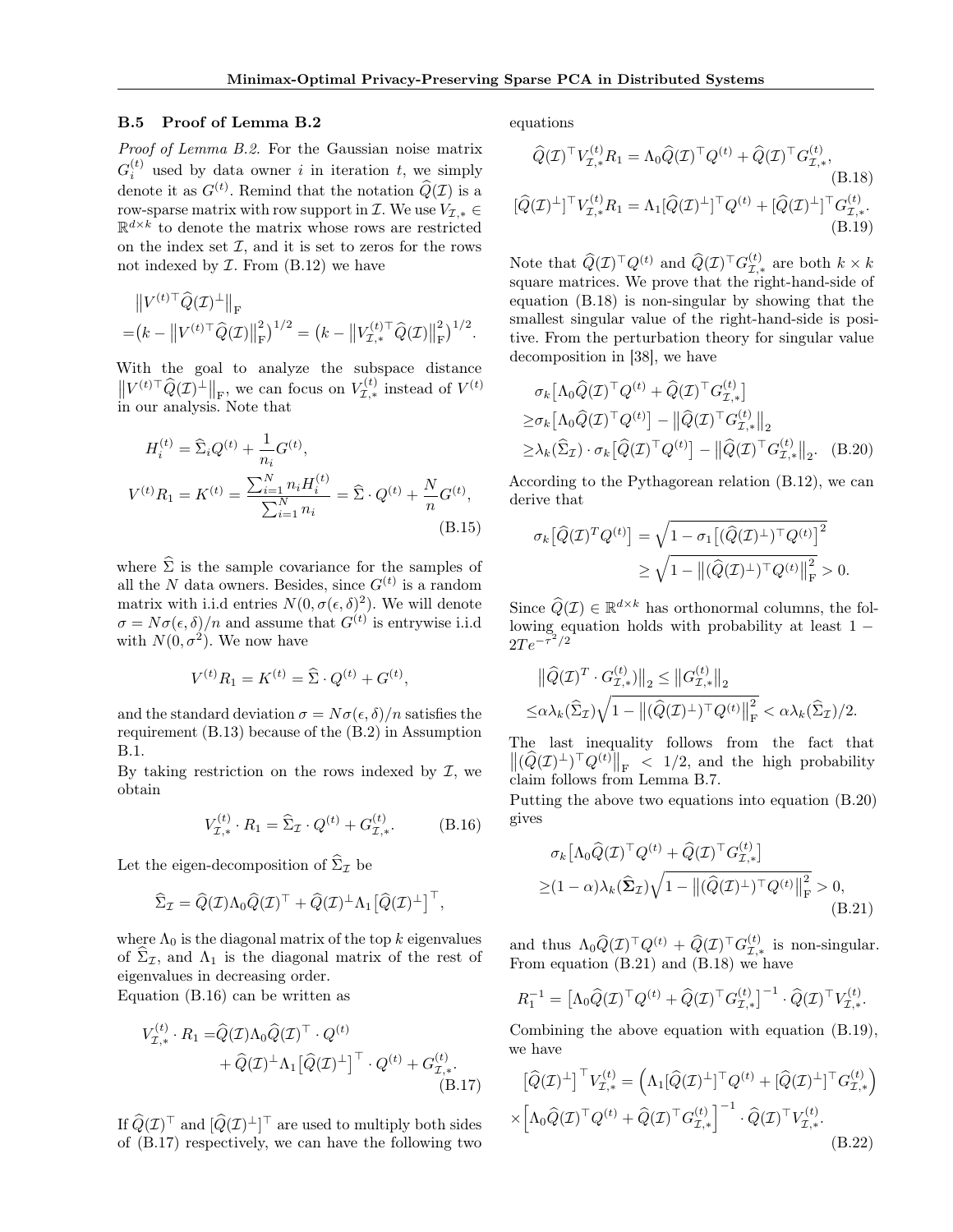The Frobenius norm of the right-hand-side of equation (B.22) can be upper bounded by

$$
\begin{aligned} &\left\| \left( \Lambda_1[\widehat{Q}(\mathcal{I})^{\perp}]^{\top} Q^{(t)} + [\widehat{Q}(\mathcal{I})^{\perp}]^{\top} G_{\mathcal{I},*}^{(t)} \right) \right\|_{\mathrm{F}} \\ & \times \left\| \left[ \Lambda_0 \widehat{Q}(\mathcal{I})^{\top} Q^{(t)} + \widehat{Q}(\mathcal{I})^{\top} G_{\mathcal{I},*}^{(t)} \right]^{-1} \right\|_{2} \left\| \widehat{Q}(\mathcal{I})^{\top} V_{\mathcal{I},*}^{(t)} \right\|_{2}. \\ &\qquad \qquad (B.23) \end{aligned}
$$

The first part can be further controlled in the following way

$$
\|\Lambda_1[\widehat{Q}(\mathcal{I})^{\perp}]^\top Q^{(t)} + [\widehat{Q}(\mathcal{I})^{\perp}]^\top G_{\mathcal{I},*}^{(t)}\|_{\mathrm{F}}
$$
  
\n
$$
\leq \|\Lambda_1[\widehat{Q}(\mathcal{I})^{\perp}]^\top Q^{(t)}\|_{\mathrm{F}} + \|[\widehat{Q}(\mathcal{I})^{\perp}]^\top G_{\mathcal{I},*}^{(t)}\|_{\mathrm{F}}
$$
  
\n
$$
\leq \lambda_{k+1}(\widehat{\Sigma}_{\mathcal{I}})\|[\widehat{Q}(\mathcal{I})^{\perp}]^\top Q^{(t)}\|_{\mathrm{F}} + \|G_{\mathcal{I},*}^{(t)}\|_{\mathrm{F}}.
$$
 (B.24)

The second part can also be upper bounded as

$$
\begin{split}\n&\left\| \left[ \Lambda_0 \widehat{Q}(\mathcal{I})^\top Q^{(t)} + \widehat{Q}(\mathcal{I})^\top G_{\mathcal{I},*}^{(t)} \right]^{-1} \right\|_2 \\
&= \frac{1}{\sigma_k \left[ \Lambda_0 \widehat{Q}(\mathcal{I})^\top Q^{(t)} + \widehat{Q}(\mathcal{I})^\top G_{\mathcal{I},*}^{(t)} \right]} \\
&\leq \frac{1}{(1-\alpha)\lambda_k(\widehat{\Sigma}_{\mathcal{I}})\sqrt{1 - \left\| (\widehat{Q}(\mathcal{I})^\perp)^\top Q^{(t)} \right\|_{\mathrm{F}}^2}},\n\end{split} \tag{B.25}
$$

where the second inequality follows from equation (B.21). The third part is obviously upper bounded

$$
\left\|\widehat{Q}(\mathcal{I})^{\top}V_{\mathcal{I},*}^{(t)}\right\|_{2} \leq \left\|\widehat{Q}(\mathcal{I})^{\top}\right\|_{2}\left\|V_{\mathcal{I},*}^{(t)}\right\|_{2} \leq 1. \tag{B.26}
$$

After we put equation (B.24),(B.25),(B.26) into (B.23),

equation (B.22) can be upper-bounded by

$$
\frac{\lambda_{k+1}(\hat{\Sigma}_{\mathcal{I}})||[\hat{Q}(\mathcal{I})^{\perp}]^{\top}Q^{(t)}||_{\mathrm{F}}+||G_{\mathcal{I},*}^{(t)}||_{\mathrm{F}}}{(1-\alpha)\lambda_{k}(\hat{\Sigma}_{\mathcal{I}})\sqrt{1-||[\hat{Q}(\mathcal{I})^{\perp}]^{\top}Q^{(t)}||_{\mathrm{F}}}}\n\leq\frac{\lambda_{k+1}(\hat{\Sigma}_{\mathcal{I}})||[\hat{Q}(\mathcal{I})^{\perp}]^{\top}Q^{(t)}||_{\mathrm{F}}+\alpha\lambda(\hat{\Sigma}_{\mathcal{I}})/2}{(1-\alpha)\lambda_{k}(\hat{\Sigma}_{\mathcal{I}})\sqrt{1-||[\hat{Q}(\mathcal{I})^{\perp}]^{\top}Q^{(t)}||_{\mathrm{F}}}}\n\leq\frac{1}{1-\alpha}\frac{||[\hat{Q}(\mathcal{I})^{\perp}]^{\top}Q^{(t)}||_{\mathrm{F}}}{\sqrt{1-||[\hat{Q}(\mathcal{I})^{\perp}]^{\top}Q^{(t)}||_{\mathrm{F}}}}\cdot\frac{\lambda_{k+1}(\hat{\Sigma}_{\mathcal{I}})}{\lambda_{k}(\hat{\Sigma}_{\mathcal{I}})}\n+ \frac{\alpha}{2(1-\alpha)\sqrt{1-||[\hat{Q}(\mathcal{I})^{\perp}]^{\top}Q^{(t)}||_{\mathrm{F}}}}{2(1-\alpha)\sqrt{1-||[\hat{Q}(\mathcal{I})^{\perp}]^{\top}Q^{(t)}||_{\mathrm{F}}}}\n\leq\frac{1}{1-\alpha}\frac{||[\hat{Q}(\mathcal{I})^{\perp}]^{\top}Q^{(t)}||_{\mathrm{F}}}{\sqrt{1-||[\hat{Q}(\mathcal{I})^{\perp}]^{\top}Q^{(t)}||_{\mathrm{F}}}}\cdot\frac{\lambda_{k+1}(\Sigma)+||\hat{\Sigma}-\Sigma||_{2,|\mathcal{I}|}}{\lambda_{k}(\Sigma)-||\hat{\Sigma}-\Sigma||_{2,|\mathcal{I}|}}+\frac{\alpha}{\sqrt{3}(1-\alpha)}\n\leq\frac{1}{1-\alpha}\frac{||[\hat{Q}(\mathcal{I})^{\perp}]^{\top}Q^{(t)}||_{\mathrm{F}}}{\sqrt{1-||[\hat{Q}(\mathcal{I})^{\perp}]^{\top}Q^{(t)}||_{\mathrm{F}}}}\cdot\frac{3\lambda_{k+
$$

Since the columns of  $\widehat{Q}(\mathcal{I})^{\perp}$  are eigenvectors of the row sparse matrix  $\widehat{\Sigma}_{\mathcal{I}}$ , the rows of  $\widehat{Q}(\mathcal{I})^{\perp}$  must also be restricted on the set of index  $I$ , and thus

$$
\left\|\widehat{Q}(\mathcal{I})^{\perp}V^{(t)}\right\|_{\mathrm{F}}=\left\|\widehat{Q}(\mathcal{I})^{\perp}V_{\mathcal{I},*}^{(t)}\right\|_{\mathrm{F}}.
$$

Based on the above equation, (B.27) and (B.22) we have

$$
\left\|\widehat{Q}(\mathcal{I})^{\perp}V^{(t)}\right\|_{\mathrm{F}} \leq \frac{\left\|\left[\widehat{Q}(\mathcal{I})^{\perp}\right]^{\top}Q^{(t)}\right\|_{\mathrm{F}}}{\sqrt{1-\left\|\left[\widehat{Q}(\mathcal{I})^{\perp}\right]^{\top}Q^{(t)}\right\|_{\mathrm{F}}^{2}}}\cdot\rho + \frac{\alpha}{\sqrt{3}(1-\alpha)}
$$

*,*

*.*

which is equivalent to

$$
\left\|V^{(t)\top}\widehat{Q}(\mathcal{I})^{\perp}\right\|_{\mathrm{F}} \leq \frac{\left\|Q^{(t)\top}\widehat{Q}(\mathcal{I})^{\perp}\right\|_{\mathrm{F}}}{\sqrt{1-\left\|Q^{(t)\top}\widehat{Q}(\mathcal{I})^{\perp}\right\|_{\mathrm{F}}^{2}}}\cdot\rho + \frac{\alpha}{\sqrt{3}(1-\alpha)}
$$

The entire proof holds with probability at least  $1-\frac{2}{\pi}$  $Te^{-\tau^2/2}.$ 

## B.6 Proof of Lemma B.3

*Proof.* In this proof we will analyze the error in each iteration induced by the thresholding procedure. Denote *I* as the set of index used for thresholding in the current iteration. Also let  $\mathcal{I}^*$  to be ground truth of the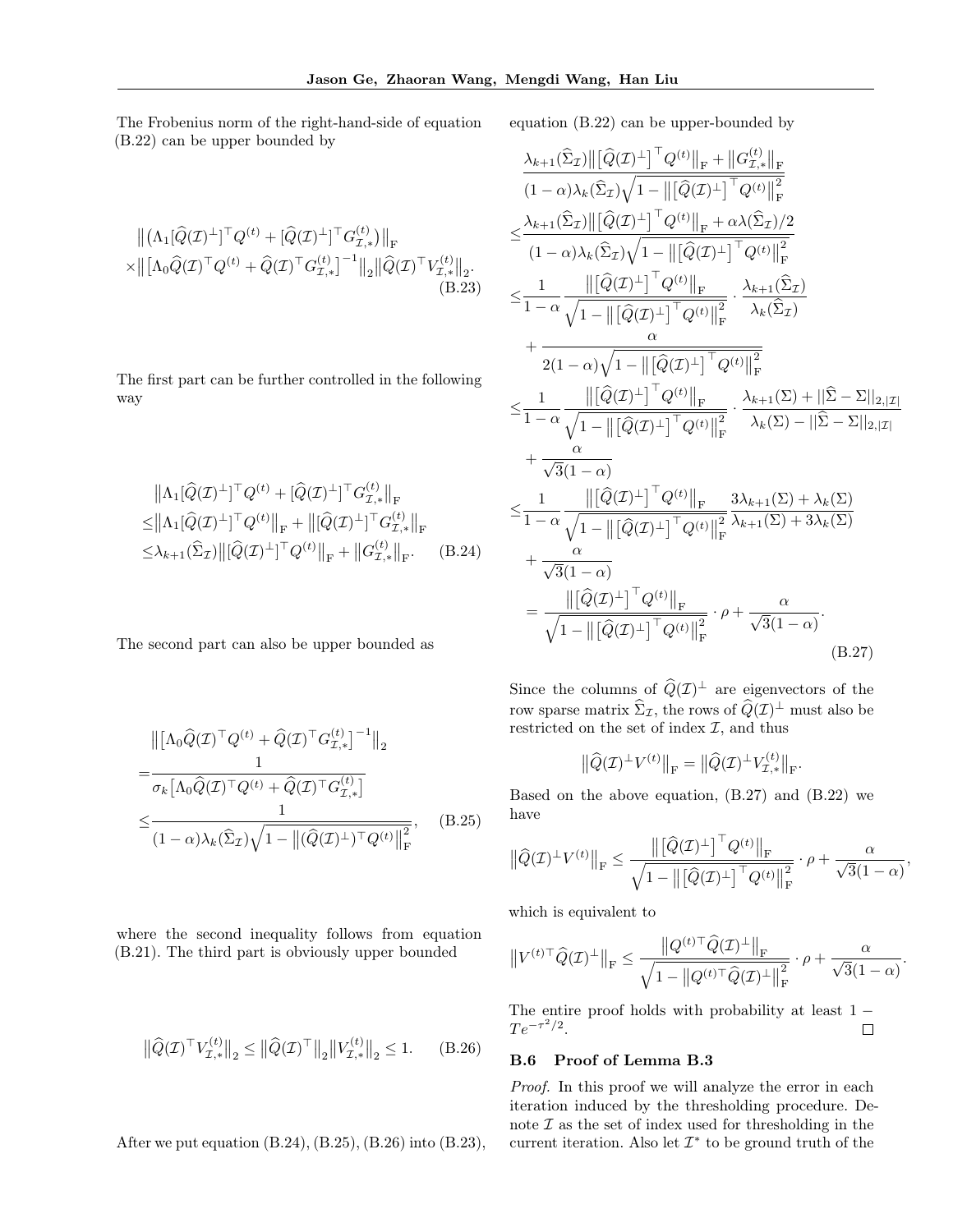row support of  $Q^*$  whose columns span the leading  $k$ eigenspace of the population covariance matrix  $\Sigma$  in our model. Under this notation, we have  $\hat{s} = |\mathcal{I}|$  and  $s = |S|$ . Since the thresholding comes from the difference between  $\mathcal I$  and  $\mathcal I^*$ , our analysis relies on these critical quantities

$$
\mathcal{I}_1=\mathcal{I}^*\backslash \mathcal{I}, \quad \mathcal{I}_2=\mathcal{I}^*\cap \mathcal{I}, \quad \mathcal{I}_3=\mathcal{I}\backslash \mathcal{I}^*.
$$

Now we compare the approximation accuracy between  $\hat{Q}^{(t)}$  and  $V^{(t)}$ 

$$
||Q^{*T}\tilde{Q}^{(t)}||_{\text{F}} = ||Q^{*T}V^{(t)} + Q^{*T}(\tilde{Q}^{(t)} - V^{(t)})||_{\text{F}}
$$
  
\n
$$
\leq ||Q^{*T}V^{(t)}||_{\text{F}} - ||Q^{*T}(\tilde{Q}^{(t)} - V^{(t)})||_{\text{F}}
$$
  
\n
$$
= ||Q^{*T}V^{(t)}||_{\text{F}} - ||(Q^{*}_{\mathcal{I}_{1},*})^{T}V^{(t)}_{\mathcal{I}_{1},*}||_{\text{F}}.
$$
 (B.28)

On the other hand, we can easily get the upper bound

$$
||Q^{*T}\tilde{Q}^{(t)}||_{\mathrm{F}} = ||Q^{*T}Q^{(t)}R_2||_{\mathrm{F}} \le ||Q^{*T}Q^{(t)}||_{\mathrm{F}} \cdot ||R_2||_2
$$
  
\n
$$
= ||Q^{*T}Q^{(t)}||_{\mathrm{F}} \cdot ||Q^{(t+1)}R_2||_2 = ||Q^{*T}Q^{(t)}||_{\mathrm{F}} \cdot ||\tilde{Q}^{(t)}||_2
$$
  
\n
$$
= ||Q^{*T}Q^{(t)}||_{\mathrm{F}} \cdot ||V_{\mathcal{I},*}^{(t)}||_{2} \le ||Q^{*T}Q^{(t)}||_{\mathrm{F}} \cdot ||V^{(t)}||_2
$$
  
\n
$$
= ||Q^{*T}Q^{(t)}||_{\mathrm{F}}, \qquad (B.29)
$$

where we use the facts that  $Q^{(t+1)}$  has orthogonal columns and

$$
||V_{\mathcal{I},*}^{(t)}||_2 = \max_{||x||_2=1} ||x^\top V_{\mathcal{I},*}^{(t)}||_2
$$
  

$$
\leq \max_{||x||_2=1} ||x^\top V^{(t)}||_2 = ||V_2^{(t)}||_2.
$$

Based on (B.28) and (B.29) we have

$$
\left\|Q^{*\top}Q^{(t)}\right\|_{\mathrm{F}} \ge \left\|Q^{*\top}V^{(t)}\right\|_{\mathrm{F}} - \left\|Q^*_{\mathcal{I}_1,*}\right\|_2\left\|V^{(t)}_{\mathcal{I}_1,*}\right\|_{\mathrm{F}}.
$$
\n(B.30)

First of all we want to show the following

$$
||Q_{\mathcal{I}_1,*}^*||_2 \le ||Q^{(t+1)\top}Q^{* \perp}||_{\mathrm{F}},\tag{B.31}
$$

which is very intuitive because when  $Q^{(t+1)}$  is very close in subspace distance to  $Q^*$ , the index set  $\mathcal I$  selected in the thresholding procedure would cover the true row support  $\mathcal{I}^*$  effectively and the thus index set  $\mathcal{I}_1$  =  $\mathcal{I}^*\backslash\mathcal{I}$  must only over rows with very small norm. Hence the norm of  $Q^*_{\mathcal{I}_1,*}$  can be controlled by the subspace distance. To be precise with our reasoning, first notice that

$$
\|Q_{\mathcal{I}_{1},*}^{*}\|_{\mathrm{F}}^{2} + \|Q_{\mathcal{I}_{2},*}^{*}\|_{\mathrm{F}}^{2} = \|Q_{\mathcal{I}^{*},*}^{*}\|_{\mathrm{F}}^{2}
$$

$$
= \|Q^{*}\|_{\mathrm{F}}^{2} \leq k \cdot \|Q^{*}\|_{2}^{2} = k. \tag{B.32}
$$

We also have

$$
\| (Q^*)^\top Q^{(t+1)} \|_{\mathrm{F}} = \| (Q^*_{\mathcal{I}_2,*})^\top Q^{(t+1)} \|_{\mathrm{F}}
$$
  

$$
\leq \| Q^*_{\mathcal{I}_2,*} \|_{\mathrm{F}} \cdot \| Q^{(t+1)} \|_{2} = \| Q^*_{\mathcal{I}_2,*} \|_{\mathrm{F}}.
$$
 (B.33)

If we combine the two equations (B.32) and (B.33), we have

$$
\label{eq:est} \begin{split} \left\|Q_{\mathcal{I}_{1},*}^{*}\right\|_{2} & \leq \left\|Q_{\mathcal{I}_{1},*}^{*}\right\|_{\mathrm{F}} \leq \sqrt{k-\left\|Q_{\mathcal{I}_{2},*}^{*}\right\|_{\mathrm{F}}^{2}}\\ \leq & \sqrt{k-\left\|(Q^{*})^{\top}Q^{(t+1)}\right\|_{\mathrm{F}}^{2}} = \left\|Q^{(t+1)\top}Q^{*{\perp}}\right\|_{\mathrm{F}}, \end{split}
$$

which is exactly what we want to show in (B.31). Secondly we also have to give an upper bound for  $||V_{\mathcal{I}_{1},*}^{(t)}||_{\mathrm{F}}$ . Following similar arguments in (B.32), we have

$$
||V_{\mathcal{I}_1 \cup \mathcal{I}_2,*}^{(t)}||_F^2 + ||V_{\mathcal{I}_3,*}^{(t)}||_F^2 = ||V_{\mathcal{I}_1 \cup \mathcal{I}_2 \cup \mathcal{I}_3}^{(t)}||_F
$$
  

$$
\leq ||V^{(t)}||_F^2 \leq k \cdot ||V^{(t)}||_2^2 = k,
$$

based on which we can show that

$$
k - \|V_{\mathcal{I}_3,*}^{(t)}\|_{\mathrm{F}}^2 \ge \|V_{\mathcal{I}_1 \cup \mathcal{I}_2,*}^{(t)}\|_{\mathrm{F}}^2 \ge \|Q^{* \top} V_{\mathcal{I}_1 \cup \mathcal{I}_2,*}^{(t)}\|_{\mathrm{F}}^2
$$

$$
= \|Q^{* \top} V_{\mathcal{I}^*,*}^{(t)}\|_{\mathrm{F}}^2 = \|Q^{* \top} V^{(t)}\|_{\mathrm{F}}^2. \tag{B.34}
$$

Besides, we also need the following inequality based on the definition of the thresholding procedure

$$
\frac{1}{|\mathcal{I}_1|} ||V_{\mathcal{I}_1,*}^{(t)}||_{\mathrm{F}}^2 = \frac{1}{|\mathcal{I}_1|} \sum_{i \in \mathcal{I}_1} ||V_{i,*}^{(t)}||_2^2
$$
  

$$
\leq \frac{1}{|\mathcal{I}_3|} \sum_{i \in \mathcal{I}_3} ||V_{i,*}^{(t)}||_2^2 = \frac{1}{|\mathcal{I}_3|} ||V_{\mathcal{I}_3,*}^{(t)}||_{\mathrm{F}}^2.
$$
 (B.35)

Combining (B.34) and (B.35), and note the fact that  $a/b \leq (a+c)/(b+c)$  for  $0 < a \leq b, c > 0$ , we have

$$
||V_{\mathcal{I}_{1},*}^{(t)}||_{\mathrm{F}}^{2} \leq \frac{|\mathcal{I}_{1}|}{|\mathcal{I}_{3}|}||V_{\mathcal{I}_{3},*}^{(t)}||_{\mathrm{F}}^{2} \leq \frac{|\mathcal{I}_{1}| + |\mathcal{I}_{2}|}{|\mathcal{I}_{3}| + |\mathcal{I}_{2}|}||V_{\mathcal{I}_{3},*}^{(t)}||_{\mathrm{F}}^{2}
$$

$$
= \frac{s^{*}}{\hat{s}}||V_{\mathcal{I}_{3},*}^{(t)}||_{\mathrm{F}}^{2} \leq \frac{s^{*}}{\hat{s}}(k - ||Q^{*T}V^{(t)}||_{\mathrm{F}}^{2}). \tag{B.36}
$$

By the Pythagorean property (B.12), we can derive the upper bound as

$$
||V_{\mathcal{I}_1,*}^{(t)}||_{\mathrm{F}} \le \sqrt{\frac{s^*}{\hat{s}}} ||V^{(t)\top} Q^{*\perp}||_{\mathrm{F}}.
$$
 (B.37)

Finally we can prove the lemma with  $(B.30)$ ,  $(B.31)$  and (B.37). Simply putting (B.31) and (B.37) into (B.30), we have

$$
||Q^{*T}Q^{(t+1)}||_F \ge ||Q^{*T}V^{(t)}||_F
$$
  

$$
-\sqrt{\frac{s^*}{\hat{s}}}||V^{(t)T}Q^{*L}||_F||Q^{(t+1)T}Q^{*L}||_F.
$$
  
(B.38)

By our assumption  $||V^{(t)}\top Q^{*\perp}||_F < 1/2$  and (B.12), we have

$$
||Q^{*T}V^{(t)}||_F = ||V^{(t)T}Q^*||_F
$$
  
= $\sqrt{k - ||V^{(t)T}Q^{*+}||_F^2} > \sqrt{k - 1/2}$   
 $\ge \sqrt{k/2} \ge ||Q^{(t+1)T}Q^{*+}||_F/\sqrt{2}.$  (B.39)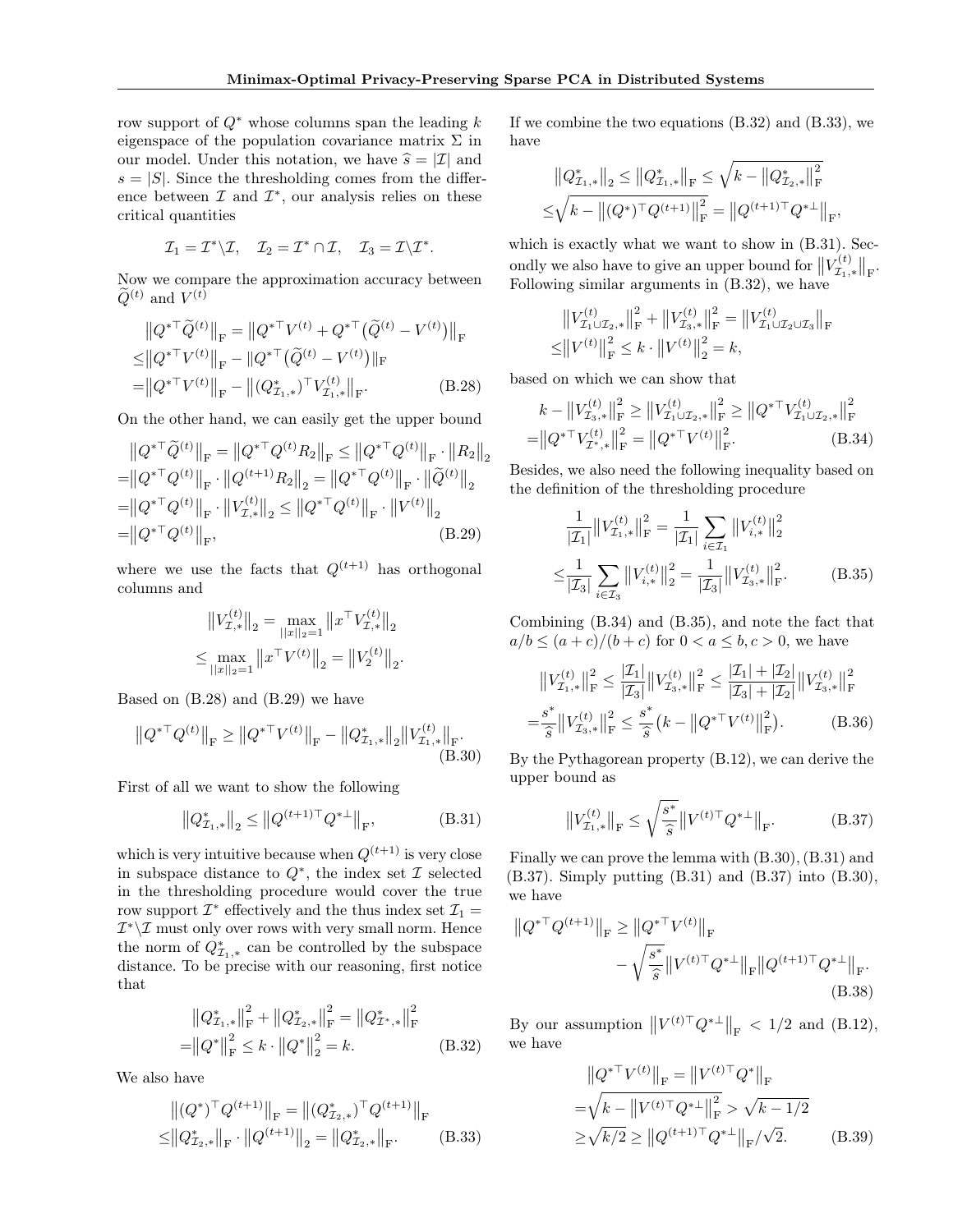Based on the above equation and  $s^* < \hat{s}$ , it can be shown that the right-hand side of (B.38) is nonnegative

$$
\label{eq:20} \begin{split} &\left\|Q^{*\top}V^{(t)}\right\|_{\rm F}-\sqrt{\frac{s^*}{\hat{s}}}\left\|V^{(t)\top}Q^{*\perp}\right\|_{\rm F}\left\|Q^{(t+1)\top}Q^{*\perp}\right\|_{\rm F}\\&>\left\|Q^{*\top}V^{(t)}\right\|_{\rm F}-\frac{1}{\sqrt{2}}\left\|Q^{(t+1)\top}Q^{*\perp}\right\|_{\rm F}\geq 0, \end{split}
$$

where the last inequality follows from (B.39). If we take square of both sides of (B.38), we have

$$
||Q^{*T}Q^{(t+1)}||_F^2 \ge ||Q^{*T}V^{(t)}||_F^2
$$
  
\n
$$
-2||Q^{*T}V^{(t)}||_F\sqrt{\frac{s^*}{\hat{s}}}||V^{(t)T}Q^{*L}||_F||Q^{(t+1)T}Q^{*L}||_F
$$
  
\n
$$
+(\sqrt{\frac{s^*}{\hat{s}}}||V^{(t)T}Q^{*L}||_F||Q^{(t+1)T}Q^{*L}||_F)^2
$$
  
\n
$$
\ge ||Q^{*T}V^{(t)}||_F^2
$$
  
\n
$$
-2||Q^{*T}V^{(t)}||_F\sqrt{\frac{s^*}{\hat{s}}}||V^{(t)T}Q^{*L}||_F||Q^{(t+1)T}Q^{*L}||_F.
$$

Again we use the Pythagorean property (B.12) and obtain

$$
||Q^{(t+1)\top}Q^{* \bot}||_F^2 = k - ||Q^{* \top}Q^{(t)}||_F^2
$$
  
\n
$$
\leq k - ||Q^{* \top}V^{(t)}||_F^2
$$
  
\n
$$
+ 2||Q^{* \top}V^{(t)}||_F \sqrt{\frac{s^*}{\hat{s}}}||V^{(t)\top}Q^{* \bot}||_F ||Q^{(t+1)\top}Q^{* \bot}||_F
$$
  
\n
$$
\leq ||V^{(t)\top}Q^{* \bot}||_F^2
$$
  
\n
$$
+ 2\sqrt{k}\sqrt{\frac{s^*}{\hat{s}}}||V^{(t)\top}Q^{* \bot}||_F ||Q^{(t+1)\top}Q^{* \bot}||_F.
$$

This quadratic inequality implies

$$
||Q^{(t+1)\top}Q^{*\perp}||_{\mathrm{F}}\leq \bigg(1+2\sqrt{\frac{k\cdot s^*}{\hat{s}}}\bigg)\big\|V^{(t)\top}Q^{*\perp}\big\|_{\mathrm{F}}.
$$

# B.7 Proof of Lemma B.4

First of all we will have to prove that this result holds. **Lemma B.8.** For *n* sufficiently large, and  $S^* \subseteq \mathcal{I}$ , we have

$$
||Q^{*T}\widehat{Q}(\mathcal{I})^{\perp}||_{\mathrm{F}} \leq C_1 \cdot \frac{\sqrt{\lambda_1 \lambda_{k+1}}}{\lambda_k - \lambda_{k+1}} \cdot \sqrt{\frac{|\mathcal{I}| \cdot (k + \log d)}{n}},
$$

which holds with probability at least  $1 - 4/(n - 1)$  $1/d - 6 \log n/n$ .

*Proof.* The proof is an extension from the deviation for main upper bound analysis [41]. The details of the proof can be found in Appendix B of [43].  $\Box$  Now we give the proof of Lemma B.4.

*Proof.* In this proof we denote  $\mathcal{I}_1 = \mathcal{I} \cup \mathcal{I}^*$  as the union of the row-support of  $Q^*$  and  $Q^{(t)}$ . Under this notation we have  $|\mathcal{I}_1| \leq s^* + \hat{s}$ . Besides for sufficiently large *n* Lemma B.8 implies that we can assume that  $||Q^* \overline{Q}(\mathcal{I}_1)^\perp||_F \leq 1/2.$ 

Since the assumptions of Lemma B.2 are all satisfied here, we have the result of Lemma B.2

$$
||V^{(t)\top}\hat{Q}(\mathcal{I}_1)^{\perp}||_{\mathrm{F}} \leq \frac{||Q^{(t)\top}\hat{Q}(\mathcal{I}_1)^{\perp}||_{\mathrm{F}}}{\sqrt{1 - ||Q^{(t)\top}\hat{Q}(\mathcal{I}_1)^{\perp}||_{\mathrm{F}}^2}} \cdot \rho + \frac{\alpha}{\sqrt{3}(1 - \alpha)},
$$
(B.40)

where  $\rho = \gamma/(1 - \alpha)$  follows the same notation in Lemma B.2.

Triangle inequality of subspace distance and Lemma B.8 implies that

$$
\|Q^{(t+1)\top}Q^{*\perp}\|_{\mathrm{F}} - \|Q^{(t+1)\top}\hat{Q}(\mathcal{I}_{1})^{\perp}\|_{\mathrm{F}} \leq \|Q^{*\top}\hat{Q}(\mathcal{I}_{1})^{\perp}\|_{\mathrm{F}} \leq \Psi(|\mathcal{I}_{1}|), \qquad (B.41) \|W^{(t)\top}Q^{*\perp}\|_{\mathrm{F}} - \|V^{(t)\top}\hat{Q}(\mathcal{I}_{1})^{\perp}\|_{\mathrm{F}} \leq \|Q^{*\top}\hat{Q}(\mathcal{I}_{1})^{\perp}\|_{\mathrm{F}} \leq \Psi(|\mathcal{I}_{1}|). \qquad (B.42)
$$

Combining equation (B.40) and (B.42) we obtain

$$
||V^{(t)\top}Q^{* \perp}||_F \le ||V^{(t)\top}\hat{Q}(\mathcal{I}_1)^{\perp}||_F + \Psi(|\mathcal{I}_1|)
$$
  
\n
$$
\le \frac{||Q^{(t)\top}\hat{Q}(\mathcal{I}_1)^{\perp}||_F}{\sqrt{1 - ||Q^{(t)\top}\hat{Q}(\mathcal{I}_1)^{\perp}||_F^2}} \cdot \rho + \frac{\alpha}{\sqrt{3}(1 - \alpha)} + \Psi(|\mathcal{I}_1|). \tag{B.43}
$$

Here we define an auxiliary function  $f(z) = z/\sqrt{1-z^2}$ . Since  $f(z)$  is convex for  $-1 < z < 1$ , we have

$$
f(z_2) - f(z_1) \le f'(z_2)(z_2 - z_1) = (1 - z_2^2)^{-\frac{3}{2}}(z_2 - z_1).
$$

If we have  $z_1 = ||Q^{(t)} \top Q^{*\perp}||_F$  and  $z_2 = ||Q^{(t)} \top \widehat{Q}(\mathcal{I}_1) \bot ||_{\perp}$ , it follows that  $||Q^{(t)} \top \widehat{Q}(\mathcal{I}_1)^{\perp}||_{\mathrm{F}}$ , it follows that

$$
\frac{\|Q^{(t)\top}\hat{Q}(\mathcal{I}_1)^{\perp}\|_{\mathrm{F}}}{\sqrt{1-\|Q^{(t)\top}\hat{Q}(\mathcal{I}_1)^{\perp}\|_{\mathrm{F}}^2}} \le \frac{\|Q^{(t)\top}Q^{*\perp}\|_{\mathrm{F}}}{\sqrt{1-\|Q^{(t)\top}Q^{*\perp}\|_{\mathrm{F}}^2}} + \Psi(|\mathcal{I}_1|)\left(1-\|Q^{(t)\top}\hat{Q}(\mathcal{I}_1)^{\perp}\|_{\mathrm{F}}^{-\frac{3}{2}}\right).
$$
\n(B.44)

Since we have assumed that  $\Psi(2\hat{s}) \leq 1/24$ , equation (B.41) implies that

$$
||Q^{(t)\top}\widehat{Q}(\mathcal{I}_1)^{\perp}||_F \le ||Q^{(t)\top}\widehat{Q}(\mathcal{I}_1)^{\perp}||_F + \Psi(|\mathcal{I}_1|)
$$
  

$$
\le 1/2 + 1/24 \le \sqrt{2}/2,
$$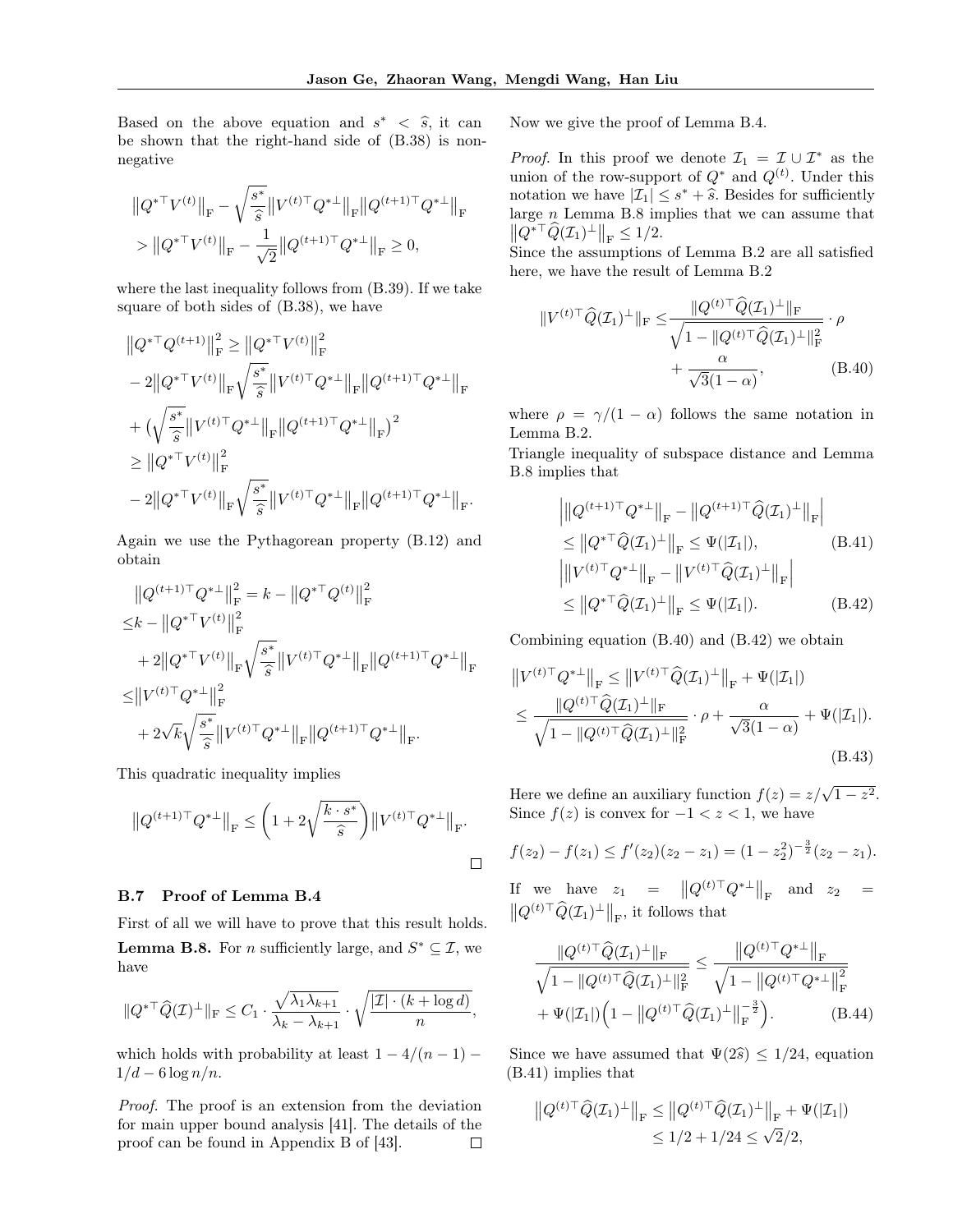where the last inequality follows from the fact that  $|\mathcal{I}_1| \leq \hat{s} + s^* \leq 2\hat{s}$ . Due to the fact that the function  $f(z)$  is increasing, we have

$$
\left(1 - \|Q^{(t)\top}\widehat{Q}(\mathcal{I}_1)^\perp\|_{\mathrm{F}}^{-\frac{3}{2}}\right) \le (1 - 1/2)^{-\frac{3}{2}} < 3. \tag{B.45}
$$

And thus (B.44) and (B.45) implies an upper bound for the right-hand side of (B.43)

$$
||V^{(t)\top}Q^{* \perp}||_{\mathcal{F}} \le \frac{||Q^{(t)\top}Q^{* \perp}||_{\mathcal{F}}}{\sqrt{1 - ||Q^{(t)\top}Q^{* \perp}||_{\mathcal{F}}^{2}}} \cdot \rho + 3\rho \Psi(|\mathcal{I}_{1}|)
$$
  
+  $\Psi(|\mathcal{I}_{1}|) + \frac{\alpha}{\sqrt{3}(1 - \alpha)}$ . (B.46)

Remind that Lemma B.3 has the following result

$$
||Q^{(t+1)\top}Q^{*\perp}||_{\mathcal{F}} \leq \left(1 + 2\sqrt{\frac{ks^*}{\hat{s}}}\right) ||V^{(t)\top}Q^{*\perp}||_{\mathcal{F}}.
$$
\n(B.47)

Combining (B.46) and (B.47), we obtain

$$
\|Q^{(t+1)\top}Q^{*\perp}\|_{\mathcal{F}}\leq \left(1+2\sqrt{\frac{ks^*}{\hat{s}}}\right)\frac{\|Q^{(t)\top}Q^{*\perp}\|_{\mathcal{F}}}{\sqrt{1-\|Q^{(t)\top}Q^{*\perp}\|_{\mathcal{F}}^2}}\cdot\rho
$$
  
+3\rho\left(1+2\sqrt{\frac{ks^\*}{\hat{s}}}\right)\Psi(|\mathcal{I}\_1|)+\left(1+2\sqrt{\frac{ks^\*}{\hat{s}}}\right)\Psi(|\mathcal{I}\_1|)  
+\left(1+2\sqrt{\frac{ks^\*}{\hat{s}}}\right)\frac{\alpha}{\sqrt{3}(1-\alpha)}.\n(B.48)

Under our assumption

$$
\hat{s} = C_1 \max \left\{ \left[ \frac{44}{(\rho^{-1/2} - 1)^2} \right], 1 \right\} \cdot s^*,
$$
  
and  $||Q^{(t)\top} Q^{*\perp}||_{\rm F} \le \min \left\{ \sqrt{(1 - \rho^{1/2})}, 1/2 \right\},\$ 

with  $C_1 > 1$ , we have

$$
1 + 2\sqrt{\frac{ks^*}{\hat{s}}} \le \rho^{-1/2}, \quad \frac{1}{\sqrt{1 - \|Q^{(t) \top} Q^{* \bot}\|_{\mathrm{F}}^2}} \le \rho^{-1/4}.
$$
\n(B.49)

Plugging (B.49) into (B.48) and note that  $|\mathcal{I}_1| \leq 2\hat{s}$ , we obtain

$$
||Q^{(t+1)\top}Q^{*\perp}||_{\mathcal{F}} \leq \rho^{1/4}||Q^{(t)\top}Q^{*\perp}||_{\mathcal{F}} + 3\rho^{1/2}\Psi(2\hat{s})
$$
  
+ 
$$
\left(1 + 2\sqrt{\frac{ks^*}{\hat{s}}}\right)\left(\Psi(2\hat{s}) + \frac{\alpha}{\sqrt{3}(1-\alpha)}\right).
$$

Since our proof depends on high probability result Lemma B.6 and Lemma B.7 in (B.58) and (B.59). The entire proof holds with probability at least

$$
1 - 2e^{-\tau^2/2} - 4/(n-1) - 1/d - 6\log n/n - 1/n.
$$

#### B.8 Proof of Main Theorem

*Proof.* To simplify notation, we introduce

$$
\omega = \left(1 + 2\sqrt{\frac{ks^*}{\hat{s}}}\right) \left(\Psi(2\hat{s}) + \frac{\alpha}{\sqrt{3}(1-\alpha)}\right).
$$

We will prove by mathematical induction that for  $t =$ 2*,...,T*,

$$
||Q^{(t)\top}Q^{*\perp}||_{\mathcal{F}} \leq \rho^{(t-1)/4}||Q^{(1)\top}Q^{*\perp}||_{\mathcal{F}} + \frac{3\rho^{1/2}}{1-\rho^{1/4}}\Psi(2\hat{s}) + \frac{\omega}{1-\rho^{1/4}}.
$$
 (B.50)

First of all we have the assumption for the initial value  $Q^{(0)}$ 

$$
||Q^{(0)\top}Q^{*\perp}||_{\mathrm{F}} \leq \min\left\{\sqrt{\frac{\rho(1-\rho^{1/2})}{2}}, \frac{\sqrt{2\rho}}{4}\right\} < 1.
$$
\n(B.51)

Based on Lemma B.3, the Initialization step of Algorithm 1 implies that

$$
||Q^{(1)\top}Q^{* \perp}||_{\mathcal{F}} \leq \left(1 + 2\sqrt{\frac{ks^*}{\hat{s}}}\right) ||Q^{(0)\top}Q^{* \perp}||_{\mathcal{F}}.
$$
\n(B.52)

By our assumption on  $\hat{s}$  (B.4), we have

$$
1 + 2\sqrt{\frac{ks^*}{\hat{s}}} \le \frac{1}{\sqrt{\rho}}.\tag{B.53}
$$

Combining  $(B.51)$ ,  $(B.52)$  and  $(B.53)$ , we have

$$
\left\|Q^{(1)\top} Q^{*\perp}\right\|_{\rm F} \leq \min\bigg\{\frac{\sqrt{1-\rho^{1/2}}}{2}, \frac{1}{4}\bigg\},
$$

which means the condition of Lemma B.4 is satisfied and hence

$$
||Q^{(2)\top}Q^{*\perp}||_{\mathrm{F}} \leq \rho^{1/4}||Q^{(1)\top}Q^{*\perp}||_{\mathrm{F}} + 3\rho^{1/2}\Psi(2\widehat{2}) + \omega
$$
  

$$
\leq \rho^{1/4}||Q^{(1)\top}Q^{*\perp}||_{\mathrm{F}} + \frac{3\rho^{1/2}}{1-\rho^{1/4}}\Psi(2\widehat{s}) + \frac{\omega}{1-\rho^{1/4}}.
$$

Thus we have proved  $(B.50)$  holds for  $t = 2$ . Now suppose (B.50) holds for  $t \geq 2$ , we want to prove that it also holds for the case for  $t + 1$ . We notice that

$$
\rho^{(t-1)/4} \| Q^{(t)T} Q^{*\perp} \|_{\rm F} \le \| Q^{(t)T} Q^{*\perp} \|_{\rm F}
$$
  

$$
\le \min \left\{ \sqrt{\frac{(1 - \rho^{1/2})}{2}}, \frac{\sqrt{2}}{4} \right\}.
$$
 (B.54)

Under the assumption (B.3) and (B.5), we also have

$$
\frac{1}{1 - \rho^{1/4}} \left( 1 + 2\sqrt{\frac{ks^*}{\hat{s}}} \right) \left( \Psi(2\hat{s}) + \frac{\alpha}{\sqrt{3}(1 - \alpha)} \right)
$$
  

$$
\leq \frac{1}{4} \min \left\{ \sqrt{1 - \rho^{1/2}}, \frac{1}{2} \right\},
$$
(B.55)

$$
\frac{3\rho^{1/2}}{1-\rho^{1/4}}\Psi(2\hat{s}) \le \frac{1}{4}\min\left\{\sqrt{1-\rho^{1/2}},\frac{1}{2}\right\}.
$$
 (B.56)